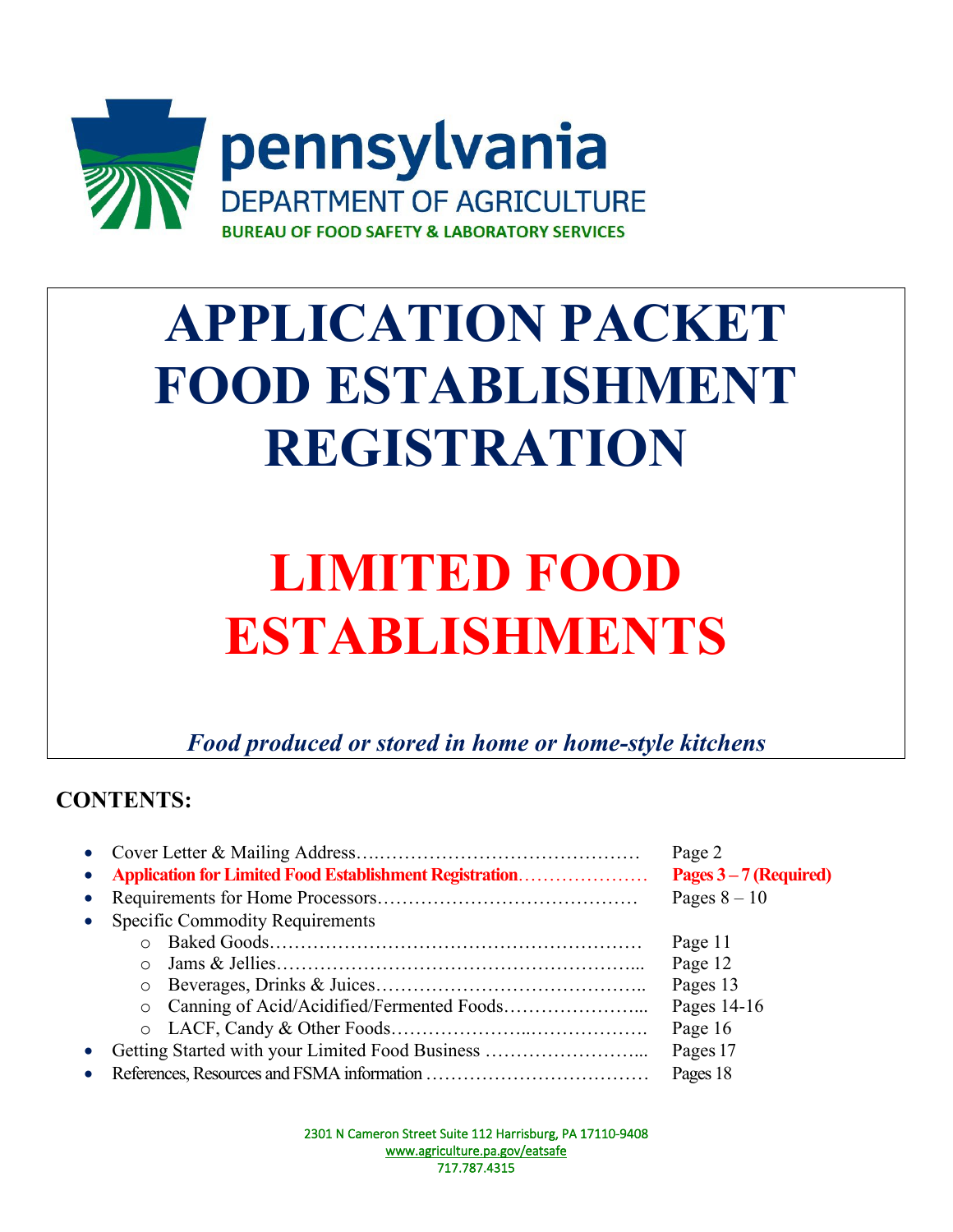Enclosed are the necessary forms and application for obtaining a Registration as a "Limited Food Establishment" from the Pennsylvania Department of Agriculture. Types of operations that would be considered "limited food establishments" may include, but are not limited to:

- **Warehousing (storing) food on a residential property,**
- **Processing/handling food from a home -residential kitchen.**
- Processing/handling food in a residential-style kitchen (not meeting regulatory standards), in alternate locations, such as a church, fire hall, or remodeled garage area or out-building.

According to the Food Safety Act (*[3 Pa.C.S.A. §§5721 – 5737](https://govt.westlaw.com/pac/Browse/Home/Pennsylvania/UnofficialPurdonsPennsylvaniaStatutes?guid=N0BB3FA70347411E0B106900B3AAF131A&originationContext=documenttoc&transitionType=Default&contextData=(sc.Default))*) "…it shall be the duty of every person operating a food establishment within this Commonwealth to register…"

All material must be submitted at least **60 days prior** to the **prior to production and distribution or sale of your food product**. Failure to provide all required information could delay your plan review.

# **Please check and sign you have included all required supporting documentation along with submission of the completed application.**

#### **Section 2\***

#### **Section 3\*:**

- $\Box$  Proof of municipal water supply (ex. A copy of a water bill) **OR**
- $\Box$  DEP Approval Letter for a non-community public water system **OR**
- $\Box$  Non-public water supply results **AND** affidavit / DEP documentation

#### **Section 4\*:**

 $\Box$  Sales tax license or proof of application

## **Section 5:**

 $\Box$  Business plan (see section 5 for more details)

## **Section 6\*:**

 $\Box$  Labels (except exempt baked goods)

## **Section 7:**

 $\Box$  Laboratory testing results (if applicable, see section 7 to determine if this applies to you)

\*Signature within this section of the application is also required.

I have attached all required documentation for each section outlined above that are applicable to this plan review application. I have signed all applicable individual sections within the application. **Failure to provide documentation or sign all sections will result in a delay of processing and/or the application may be denied.**

#### **Applicant Signature: \_\_\_\_\_\_\_\_\_\_\_\_\_\_\_\_\_\_\_\_\_\_\_\_\_\_\_\_\_\_\_\_\_\_\_\_\_\_\_\_\_\_\_\_\_\_\_\_\_\_\_\_\_\_\_\_\_\_\_\_\_\_\_\_**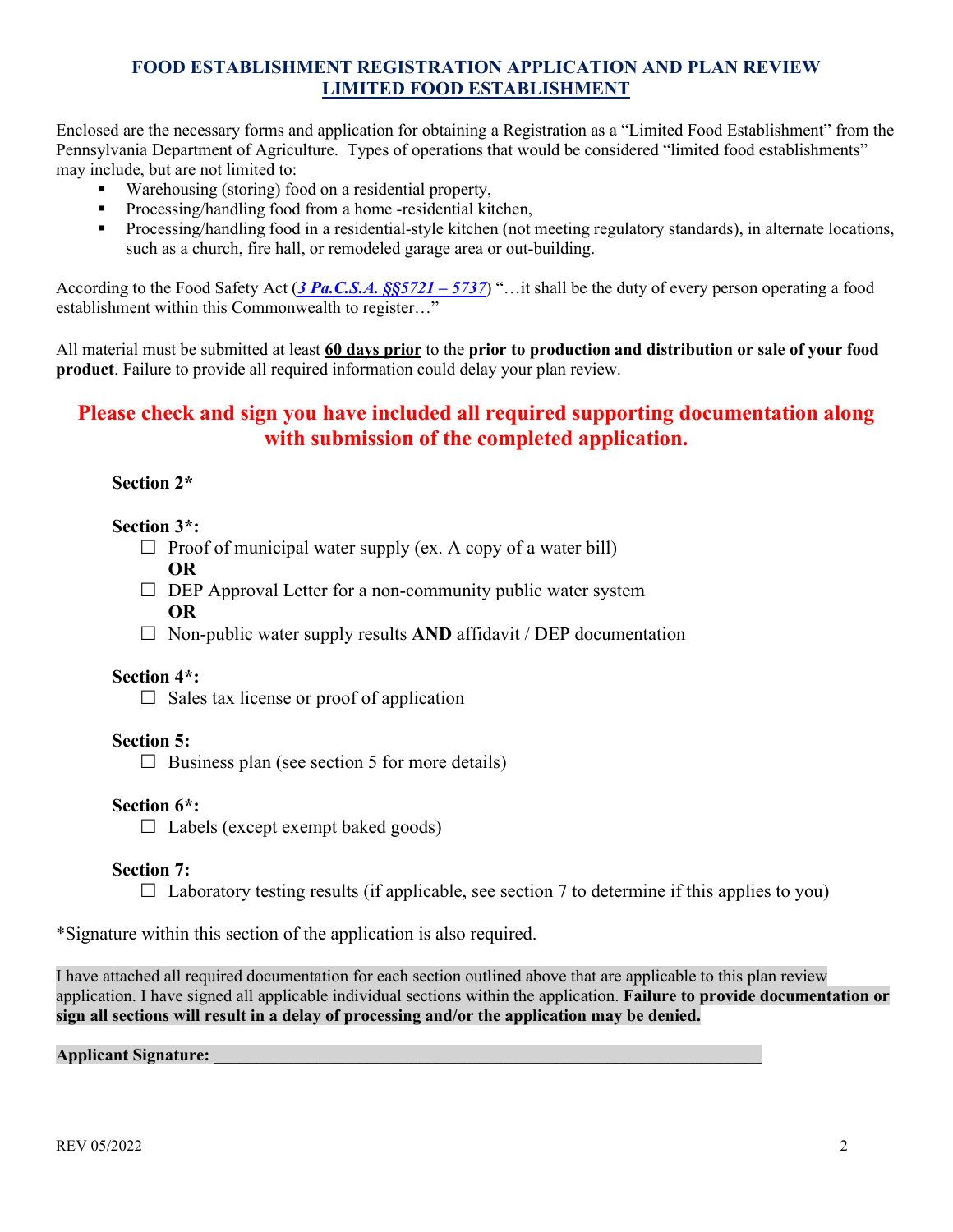The Department of Agriculture will review the plans and notify you of its approval/disapproval. Please allow **4 – 6 weeks** for processing. Once you receive your approval, notify your Food Inspector or regional office at least ten (10) days prior to production to arrange a registration inspection. Inquiries regarding your application status should be directed to 717- 787-4315 or [RA-AGPlanReview@pa.gov.](mailto:RA-AGPlanReview@pa.gov)

All material **must be fully completed** and returned with any necessary accompanying documentation to:

# **RA-AGPLANREVIEW@pa.gov**

or mail / fax to:

**Pennsylvania Department of Agriculture Bureau of Food Safety and Laboratory Services Attn: Plan Review 2301 N. Cameron St, Room 112 Harrisburg, PA 17110**

**Fax: 717-787-1873**

# **SECTION 1: COMPLETE AND MOVE TO SECTION 2**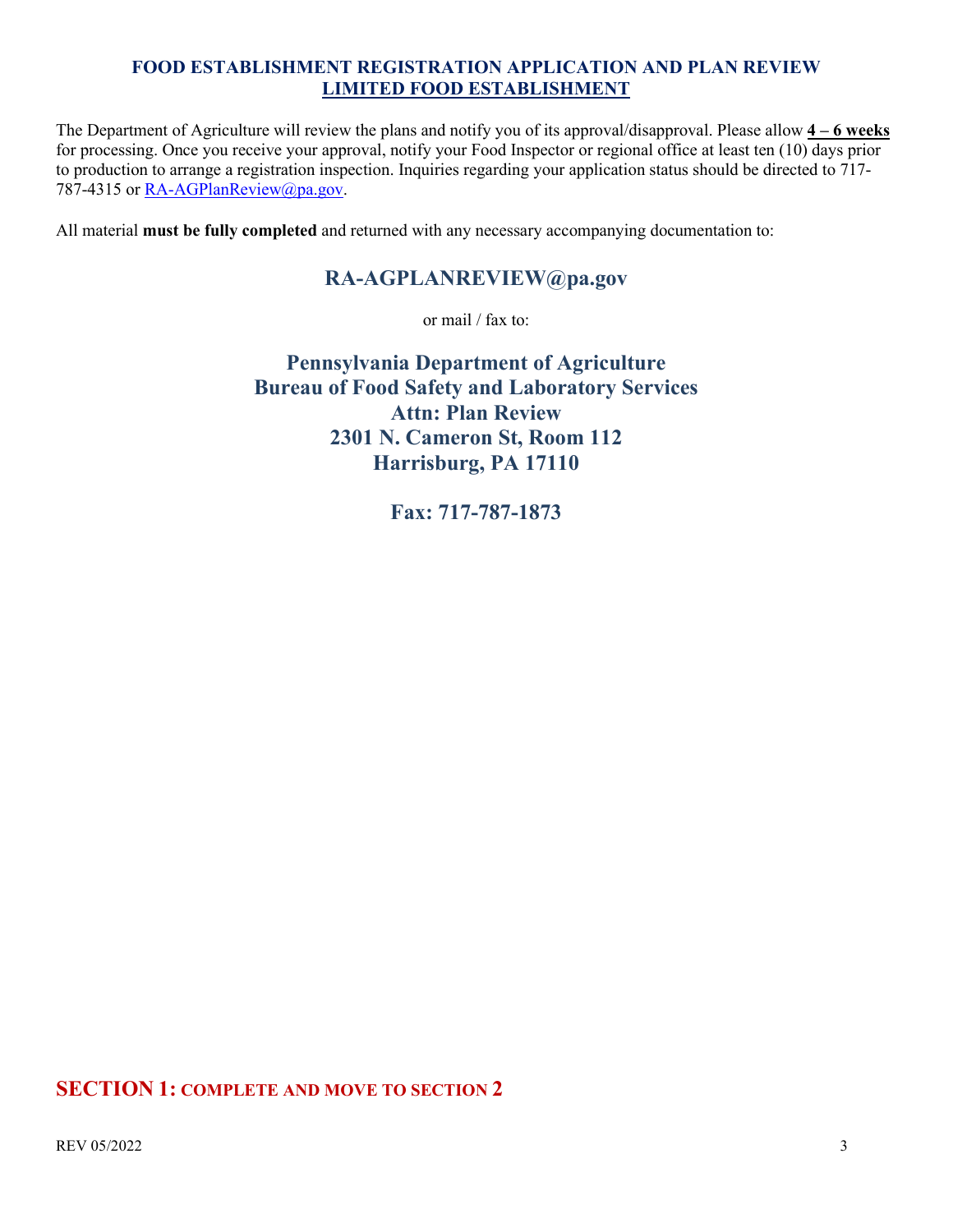#### **BUSINESS INFORMATION**

| <b>NAME OF BUSINESS: __</b>                                                                        |                                                  |                      |          |
|----------------------------------------------------------------------------------------------------|--------------------------------------------------|----------------------|----------|
| ADDRESS OF BUSINESS (LOCATION OF THE FOOD ESTABLISHMENT):                                          |                                                  |                      |          |
| Facility street number and name                                                                    | City                                             | State                | Zip code |
| County                                                                                             | Township/Borough                                 |                      |          |
| Facility phone number                                                                              | Facility fax number                              |                      |          |
| Facility cell number or alternate phone number<br>Facility email address                           |                                                  |                      |          |
| <b>MAILING ADDRESS</b> (If Different Than Above):                                                  |                                                  |                      |          |
| Street number and name                                                                             | City                                             | State                | Zip code |
| <b>PROPRIETOR/OWNER TYPE:</b> SOLE PROPRIETOR                                                      | CORPORATION □ NON-PROFIT OR ASSOCIATION          |                      |          |
| PARTNERSHIP                                                                                        | LIMITED LIABILITY CO. (LLC) OR PARTNERSHIP (LLP) |                      |          |
| IF A "COMPANY", A COMPANY OFFICIAL NAME & TITLE:<br><b>LEGAL OWNER'S NAME BASED ON OWNER TYPE:</b> |                                                  |                      |          |
|                                                                                                    |                                                  |                      |          |
| (Examples: Mary Smith, Smith Inc., Mary's Little League Soccer or Smith LLC)                       |                                                  |                      |          |
| LEGAL OWNER MAILING ADDRESS (if different than above mailing address):                             |                                                  |                      |          |
| Owner street number and name                                                                       | City                                             | State                | Zip code |
| Owner phone number                                                                                 | Owner fax number                                 | Owner e-mail address |          |
|                                                                                                    |                                                  |                      |          |
|                                                                                                    |                                                  |                      |          |

# **SECTION 2: COMPLETE AND MOVE TO SECTION 3**

## **ZONING APPROVALS**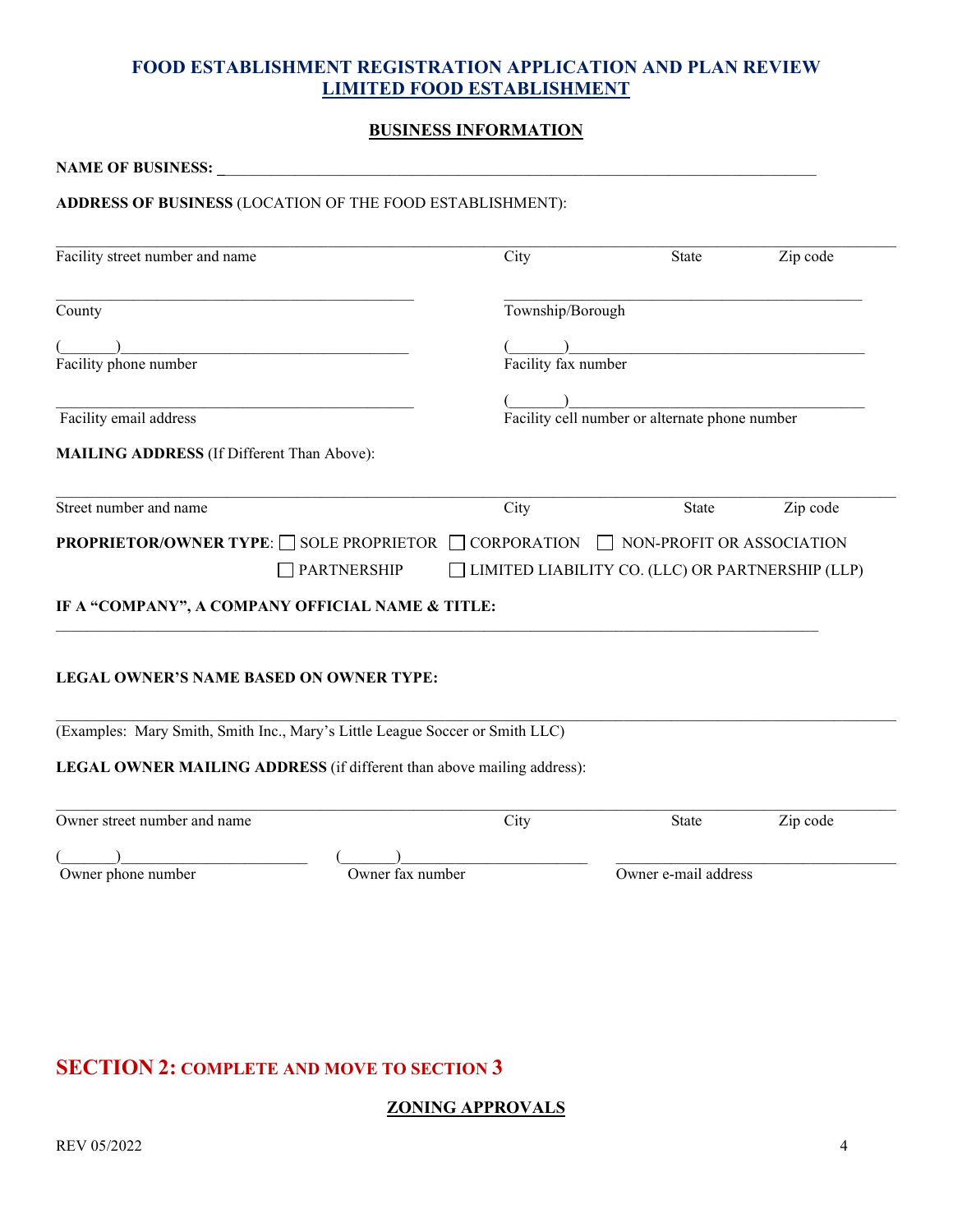You must contact your local municipality (township office, borough office, town hall) to verify zoning approval to have a food business at this property. If you will be operating in a County Health Department, all applicable licenses/registrations issued by the County must be obtained **BEFORE** obtaining PDA license/registrations. *Please note: Any business selling food in Philadelphia County as a Limited Food Establishment requires NSF / ANSI equipment in a commercially zoned property.*

#### Name of Municipality:

**I contacted my municipality on \_\_\_\_\_\_\_\_\_\_\_\_\_ (date) and confirmed that I can use this property or my residential home kitchen as the location for my limited food processing business.** 

#### **Applicant Signature/Date:** \_\_\_\_\_\_\_\_\_\_\_\_\_\_\_\_\_\_\_\_\_\_\_\_\_\_\_\_\_\_\_\_\_\_\_\_\_\_\_\_\_\_\_\_\_\_\_\_\_\_\_\_\_\_\_\_\_\_\_\_\_\_\_\_\_\_\_\_\_\_\_\_\_\_\_

## **SECTION 3: COMPLETE AND MOVE TO SECTION 4**

#### **WATER, SEWER, WASTE INFORMATION**

**WATER:** The property is on, or will use:

A public / municipal water supply. Supplier:  $\Box$  A public / municipal water supply. Supplier:  $\Box$  (ex: PA American Water Company) **And copy of water bill**

A non-public / non-municipal / private water supply (example: well water). **An Affidavit from DEP and current water test must be provided. Your water must be tested at a Department of Environmental Protection (DEP) approved water testing laboratory of your choosing. Initial testing for Total Coliform (1 sample) and for Nitrate/Nitrite (1 sample) must be done and results provided.** 

**I have attached a water bill (public / municipal) or an Affidavit from DEP and a current water test for my non-public water supply (well) to this application. Applicant Signature/Date:** \_\_\_\_\_\_\_\_\_\_\_\_\_\_\_\_\_\_\_\_\_\_\_\_\_\_\_\_\_\_\_\_\_\_\_\_\_\_\_\_\_\_\_\_\_\_\_\_\_\_\_\_\_\_\_\_\_\_\_\_\_\_\_\_\_\_\_\_\_\_\_\_\_\_\_

**SEWER:** The food establishment is on:

 $\Box$  A municipal/public sewage disposal system. Name of Sewage Authority:

A non-public sewage disposal system (examples; Sand mounds, holding tanks). For on-lot sewage disposal systems, please contact the certified Sewage Enforcement Officer for your municipality and discuss if the current sewage disposal system is appropriate for your food establishment. This would not apply if the establishment is connected to an approved municipal supply, as listed above.

| I contacted my municipality regarding my sewage disposal system on | (date). To the best of my knowledge my system |  |
|--------------------------------------------------------------------|-----------------------------------------------|--|
| is adequate for my Food Establishment and is functioning properly. |                                               |  |
| <b>Applicant Signature/Date:</b>                                   |                                               |  |

**REFUSE:** 

The food establishment refuse (trash) collector will be: \_\_\_\_\_\_\_\_\_\_\_\_\_\_\_\_\_\_\_\_\_\_\_\_\_\_\_\_\_\_\_\_\_\_\_\_\_ (company name)

# **SECTION 4: COMPLETE AND MOVE TO SECTION 5**

#### **OTHER CODES**

REV 05/2022 5 *Signature is required to affirm compliance with the checked requirements below. Attach any required supporting documentation.*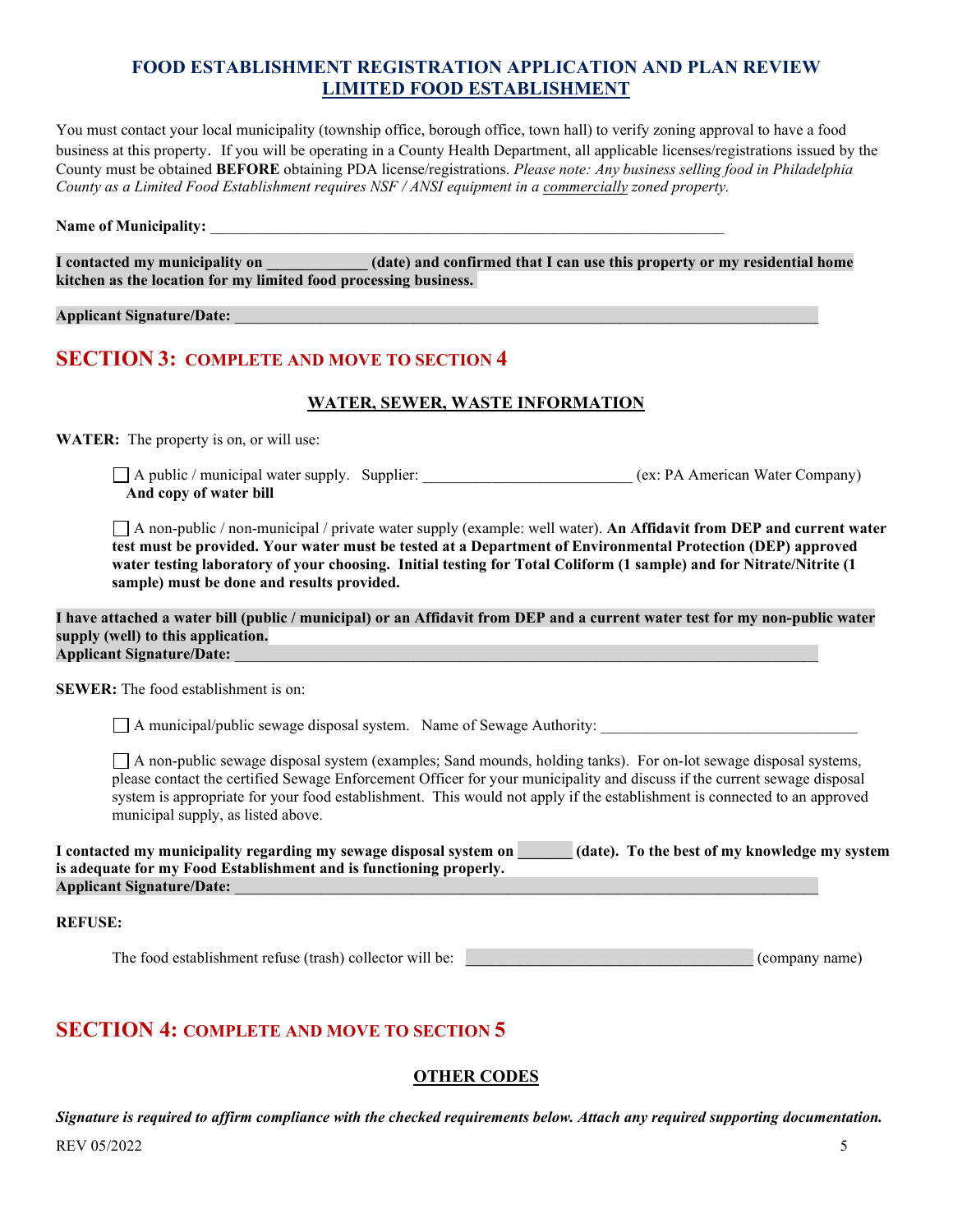$\Box$  A license to collect sales tax has been obtained or applied for. For information on applying for a sales tax license, contact the Pennsylvania Department of Revenue - (717) 787-8201. *A copy of the sales tax license or proof of application is attached to this application.* 

 $\Box$  According to the PA Department of Revenue rules and regulations, I have determined that my business is exempt from collection of sales tax.

#### **\*Applicant Signature/Date:**\_\_\_\_\_\_\_\_\_\_\_\_\_\_\_\_\_\_\_\_\_\_\_\_\_\_\_\_\_\_\_\_\_\_\_\_\_\_\_\_\_\_\_\_\_\_\_\_\_\_\_\_\_\_\_\_\_\_\_\_\_\_\_\_\_\_\_\_\_\_\_\_\_\_

**I have NO animals on or in the active food establishment premises nor will there ever be so long as I am registered as a Limited Food Establishment**. *(see page 4 for Pet policy)*

#### **\*Applicant Signature/Date:** \_\_\_\_\_\_\_\_\_\_\_\_\_\_\_\_\_\_\_\_\_\_\_\_\_\_\_\_\_\_\_\_\_\_\_\_\_\_\_\_\_\_\_\_\_\_\_\_\_\_\_\_\_\_\_\_\_\_\_\_\_\_\_\_\_\_\_\_\_\_\_\_\_\_

## **SECTION 5: COMPLETE AND MOVE TO SECTION 6**

#### **BUSINESS PLAN SUBMISSION**

Provide, **in writing,** as an attachment to this application, your business plan. At minimum address the following, if applicable:

- 1) Ingredient suppliers (source)
- 2) Storage areas for equipment, food products and packaging
- 3) Types of equipment used in the production of the food
- 4) Production methods, including packaging methods (canning, overwrap, boxed)
- 5) Transportation methods to other locations or for delivery of products
- 6) How do you plan to sell the products? i.e., wholesale in state, wholesale out of state, internet, at a local farmers market, retail from the home, etc…
- 7) List the addresses of all locations from which you plan to sell your products--if you are retailing your product direct to the consumer. (ex: your home, a market, a roadside stand, local fire company, local fair)

#### **SECTION 6: COMPLETE AND MOVE TO SECTION 7**

#### **PRODUCT LABEL SUBMISSION**

Packaged products must have appropriate product labeling. Labeling must at minimum include:

- 1) Name of the product
- 2) Ingredients, listed from most to least by weight
- 3) Allergen declaration, if needed
- 4) Name and address of the manufacturer or distributor
- 5) Net Wt. or count; placement on the bottom 1/3 of the primary panel and no less than 8 pt. font

Bakery items made and sold directly to a Commonwealth consumer, by the baker, or their employee, (at the processing site or a satellite of the processing site such a farmer's market), do not require any labeling information directly on the products or any formal display of ingredients; **however, ingredient information must be available upon request.** Any baked goods not directly produced by the limited food establishment (purchased products) would require full labeling.

Any food products being sold interstate must meet requirements for Nutritional Labeling and will additionally be under the jurisdiction of the US Food and Drug Administration. You should contact them directly to discuss requirements or exemptions to nutritional labels. Information can be found a[t www.fda.gov](http://www.fda.gov/) and searching on "Small Business Nutritional Labeling Exemption." **I have submitted a sample or draft copy of my intended label(s) for review. Applicant Signature/Date:** \_\_\_\_\_\_\_\_\_\_\_\_\_\_\_\_\_\_\_\_\_\_\_\_\_\_\_\_\_\_\_\_\_\_\_\_\_\_\_\_\_\_\_\_\_\_\_\_\_\_\_\_\_\_\_\_\_\_\_\_\_\_\_\_\_\_\_\_\_\_\_\_\_\_\_

# **SECTION 7: COMPLETE AND MOVE TO SECTION 8**

#### **LABORATORY TESTING**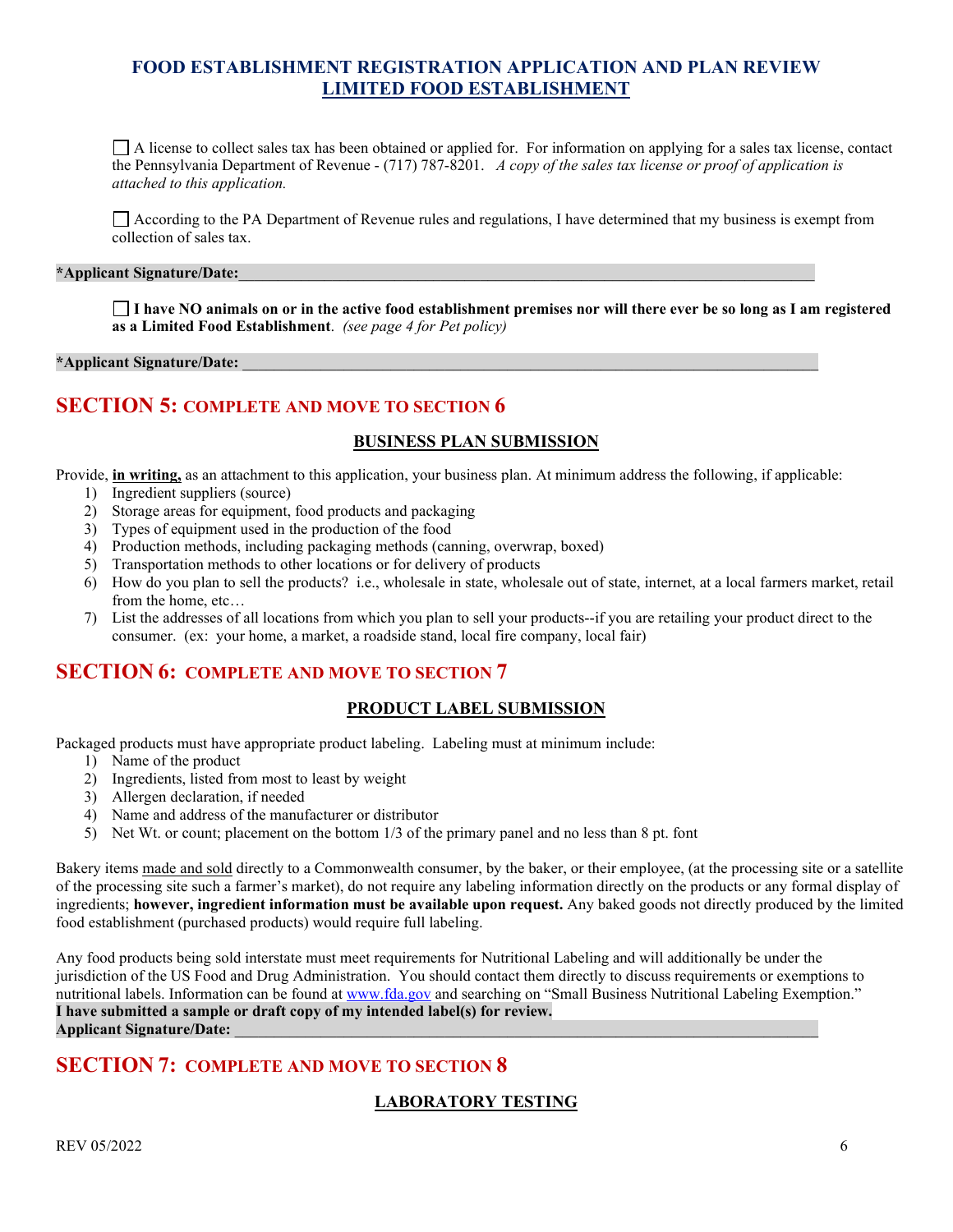The following products will need to have product testing. This testing is to assure the safety of the product and that it is a non- TCS food. Additionally, some testing is used to confirm branding (ex, jam vs. jelly). See "Limited Food" Establishment Requirements for details.

*NOTE: Additional testing may be required by the Department at any time to determine the safety and branding of the product. If you are unsure of what testing, if any, you must do, please contact your Regional Office for guidance. Testing must be done by you at any food laboratory of your choosing.* 

- 1) Acid, Acidified or Fermented Foods or Beverages: pH (acidity level)
- 2) Dressings/Sauces/Salsa: pH and Available Water (*aw*)
- 3) "Moist" breads/cakes, and some pies: *aw* and pH
- 4) Jams and Jellies: Potentially 'Soluble Solid' for product identity if requested.
- 5) Dehydrated Foods: pH and *aw*
- 6) Any questionable product: pH and *aw*

All laboratory test results must be submitted with this Plan Review Application. All products and product recipes must be tested. Any time a recipe changes or a new product is produced, additional product testing must occur. Producers should keep a copy of their product test results at their food establishments for review by the Food Inspector.

**Not applicable, I do not believe my products require testing. I have submitted a copy of my product testing results, if applicable.** 

**Applicant Signature/Date:** *\_\_\_\_\_\_\_\_\_\_\_\_\_\_\_\_\_\_\_\_\_\_\_\_\_\_\_\_\_\_\_\_\_\_\_\_\_\_\_\_\_\_\_\_\_\_\_\_\_\_\_\_\_\_\_\_\_\_\_\_\_\_\_\_\_*

# **SECTION 8: COMPLETE AND MOVE TO SECTION 9**

#### **PRODUCTION INFORMATION**

#### **ANTICIAPTED DAYS & TIMES OF PRODUCTION / OPERATION (check any that might apply) Please list '***generally'* **when you plan on processing / operating at this location.**

| Mondav<br>Tuesday<br>Wednesdav<br>Thursday | Time<br>Time<br>Time<br>Time                                                                                                                                                                                                                                                                                                                                                                                                                                            | Friday<br>Saturday<br>Sunday | Time<br>Time<br>Time |  |
|--------------------------------------------|-------------------------------------------------------------------------------------------------------------------------------------------------------------------------------------------------------------------------------------------------------------------------------------------------------------------------------------------------------------------------------------------------------------------------------------------------------------------------|------------------------------|----------------------|--|
| Legion, VFW, or other)                     | TYPE OF ESTABLISHMENT (check which one applies)<br>This kitchen is a personal use kitchen at a home<br>This kitchen is a home-style kitchen on a residential property, but not a personal use kitchen<br>This kitchen is a home-style kitchen not located on a residential property but another location (Fire company, church, American<br>This storage/warehouse establishment is on a residential property ( $\&$ not a separate structure from personal use areas). |                              |                      |  |
| Retail only                                | <b>METHOD OF SALE (Check all that apply)</b><br>$\Box$ Wholesale only $\Box$ Both Retail and Wholesale                                                                                                                                                                                                                                                                                                                                                                  |                              | Internet Sales       |  |

#### **TYPE OF FOOD PRODUCTION/HANDLING (Check all that Apply)**

#### *\*\*ONLY NON-TCS FOODS CAN BE MADE/ HANDLED BY A LIMITED FOOD ESTABLISHMENT.*

|               | $\Box$ Baked Goods $\Box$ Dry goods | Dressings, Sauces | Honey         | Beef/Meat Jerky            |  |
|---------------|-------------------------------------|-------------------|---------------|----------------------------|--|
| <b>Breads</b> | Cookies                             | Acidified Foods   | Jams or Jelly | $\Box$ Maple Syrup/product |  |
| Cakes         | Pies                                | Butters, Spreads  | Candv         | Beverage/Drink             |  |
| Vinegars      | Dried Herb                          | Dehydrated foods  | Nut mixes     | $\Box$ Spices/seasonings   |  |
| REV 05/2022   |                                     |                   |               |                            |  |

| $\Box$ Dressings, Sau |
|-----------------------|
| Acidified Food        |
| Butters, Spread       |
| $\Box$ Dehydrated for |

| Honey           |
|-----------------|
| ∫ Jams or Jelly |
| ] Candy         |
| l Nut mixes     |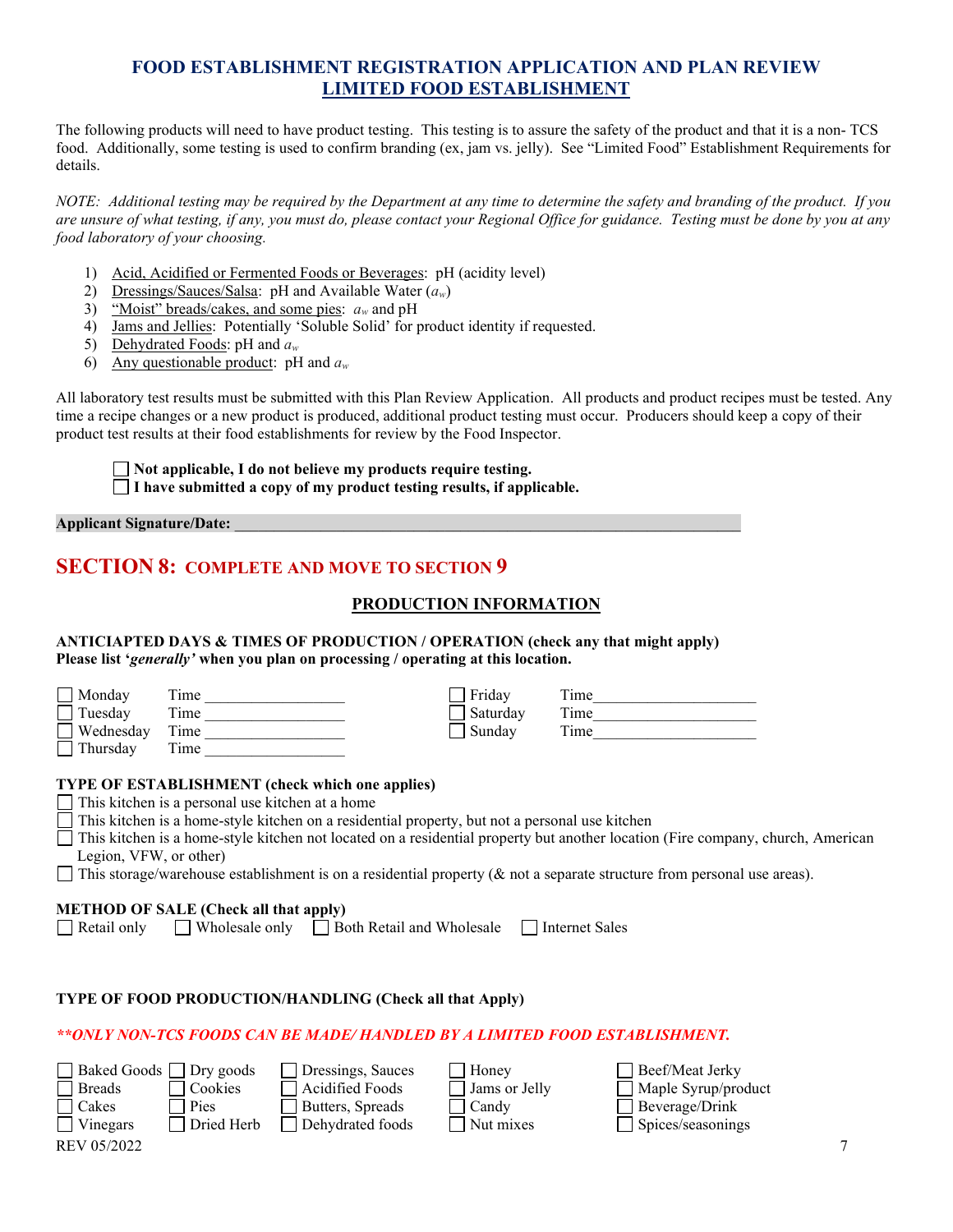| $\Box$ Storage only/no handling                                       | $\Box$ Chocolate/fudge | $\Box$ Other, list |  |  |  |
|-----------------------------------------------------------------------|------------------------|--------------------|--|--|--|
| Describe your product(s): (specific types, styles, packaging methods) |                        |                    |  |  |  |
|                                                                       |                        |                    |  |  |  |
|                                                                       |                        |                    |  |  |  |

#### **EMPLOYEE INFORMATION**

\_\_\_\_\_\_\_# of anticipated employees (**include yourself in this number**)

Do you have a[n employee health policy?](http://www.fda.gov/Food/GuidanceRegulation/RetailFoodProtection/IndustryandRegulatoryAssistanceandTrainingResources/ucm113827.htm)  $\Box$  YES or  $\Box$  NO

*An employee health policy establishes how to handle ill employees, including you, should they get ill or exposed to a potential foodborne pathogen. What will you do for an alternative production plan should you get sick? Do you understand what illness symptoms you may NOT work with? If you do not have a health policy prior to opening an employee health policy must be established, either written or verbal.* 

## **SECTION 9: COMPLETE AND MOVE TO SECTION 10**

#### **PRODUCTION OPENING**

Anticipated date to begin production:

Date

### **SECTION 10: ALL APPLICANTS READ AND SIGN**

This application and all other requested materials, as listed above, should be **submitted to [RA-](mailto:RA-AGPLANREVIEW@pa.gov)[AGPlanReview@pa.gov](mailto:RA-AGPLANREVIEW@pa.gov) or the Harrisburg Office via mail/fax**, as listed on the cover letter. Please allow 4-6 weeks for processing of your application from the date of submission. You may be contacted by the Plan Review Specialist requesting further clarification or information and will provide you with final approval/disapproval (including the reasons) via email or mail of this application. Next, an on-site inspection **must occur prior to** registration and operating.

The Applicant understands and agrees that this document is an application for registration of a "limited food" establishment. The applicant understands and agrees that only a "proprietor" may obtain a Limited Food Establishment Registration; and that a "proprietor" may be a person, partnership, association, or corporation operating a food establishment within the Commonwealth of Pennsylvania. The applicant verifies that it is a/an (circle one): **person, partnership, association, corporation, LLC or LLP**; and that it is the "proprietor" of the Limited Food Establishment that is the subject of this application. The applicant verifies that all statements and information in this application is true and correct to the best of the applicant's knowledge, information and belief; and makes these statements subject to the penalties of 18 Pa.C.S.A. § 4904, relating to unsworn falsification to authorities.

Following a compliant inspection and payment of the registration fee you will be permitted to produce, and/or store, and sell your product. Your registration fee will be collected at the time of inspection. Your formal registration will be mailed to you within 60 days. Your inspection report will serve as your official approval until the registration is received.

Business Official / Owner Signature PRINT Name

 $\mathcal{L}_\mathcal{L} = \{ \mathcal{L}_\mathcal{L} = \{ \mathcal{L}_\mathcal{L} = \{ \mathcal{L}_\mathcal{L} = \{ \mathcal{L}_\mathcal{L} = \{ \mathcal{L}_\mathcal{L} = \{ \mathcal{L}_\mathcal{L} = \{ \mathcal{L}_\mathcal{L} = \{ \mathcal{L}_\mathcal{L} = \{ \mathcal{L}_\mathcal{L} = \{ \mathcal{L}_\mathcal{L} = \{ \mathcal{L}_\mathcal{L} = \{ \mathcal{L}_\mathcal{L} = \{ \mathcal{L}_\mathcal{L} = \{ \mathcal{L}_\mathcal{$ 

Date of Birth Date

 $\mathcal{L}_\mathcal{L}$  , and the contribution of the contribution of the contribution of the contribution of the contribution of the contribution of the contribution of the contribution of the contribution of the contribution of

REV 05/2022 8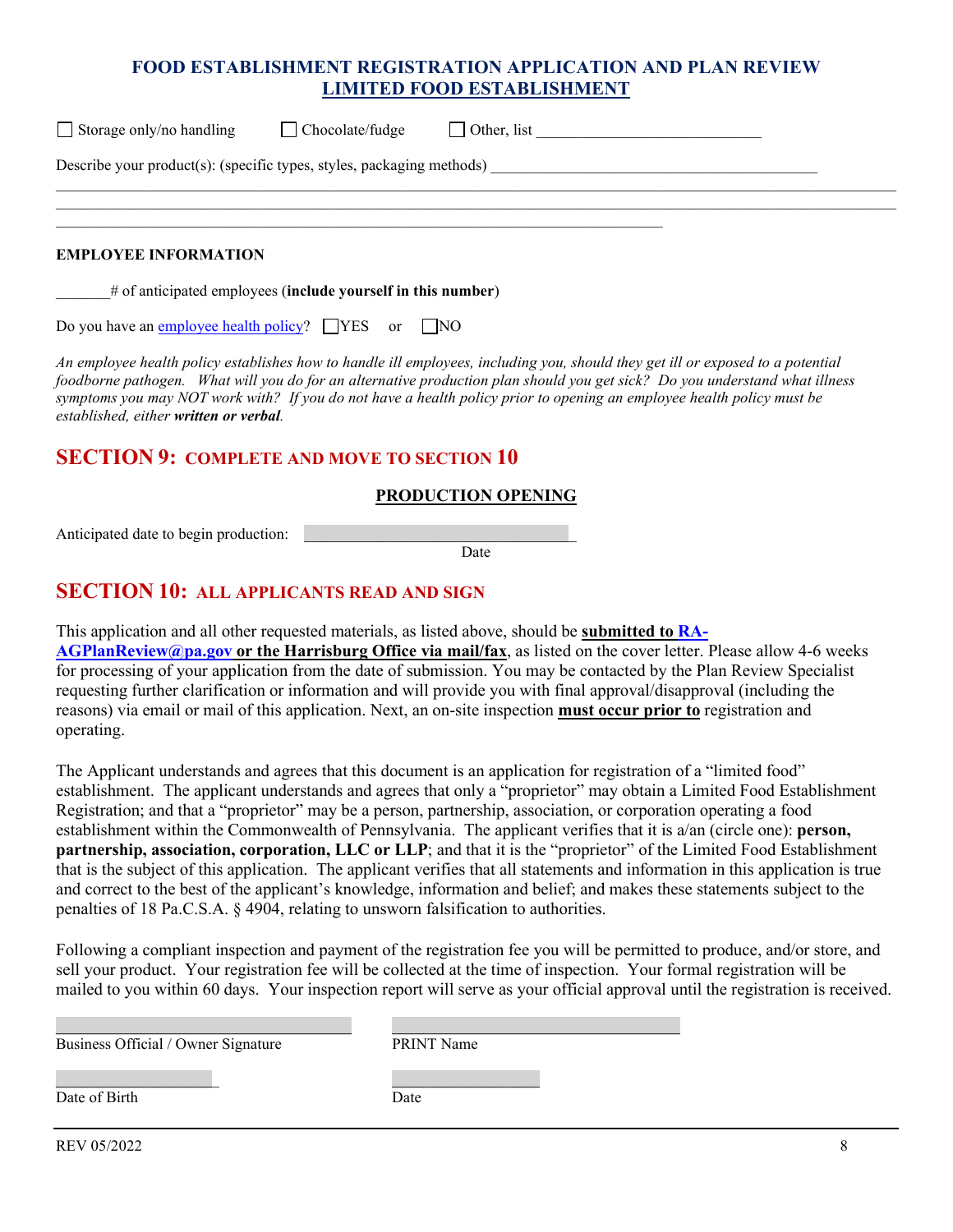*There are NO fees associated with this Application.*

#### **Registration fees will be collected at the time of the inspection and are as follows: (Payable to: Commonwealth of PA)**  New Registrations are \$35.00, at time of the first inspection

Annual Renewal is \$35.00

# **Requirements for Home Processors -- Limited Food Establishments --**

The Department will allow some 'limited' types of food processing to occur in a "residential style kitchen," that may not meet the full regulatory code requirements, with the intent of the producer to offer these products for sale to the public. These processors are regulated under The Food Safety Act (3 Pa.C.S.A. §§5721 – 5737). Regulations under this Act include all federal regulations related to food and can be found in Title 21 of the Code of Federal Regulation (CFR's). CFR's can be accessed at [www.ecfr.gov.](http://www.ecfr.gov/) In some cases, businesses may additionally be regulated under PA Code Title 7, Chapter 46, Food Code (if products are retailed direct to consumers from the business).

#### **The term "limited food processor" or "residential-style kitchen" will be used throughout this document to refer to a home-style kitchen, residential style kitchen or a personal use kitchen, regardless of the location - on or off an actual residential property.**

Generally, the types of production that can occur in "limited food establishments" (whether an actual home-use kitchen or a kitchen designed in a residential fashion) are limited to foods that **ARE NOT** foods requiring Time/Temperature Control for Safety (TCS food) or formerly known as potentially hazardous foods (PHF).

*"Time/Temperature Control for Safety Food" (TCS food) means a food that requires time/temperature control for safety to limit pathogenic microorganism growth or toxin formation. TCS Foods include any raw or heat-treated animal foods (examples include fluid milk, dairy products, eggs, meat & poultry, fish, shellfish, and edible crustaceans), heat treated plant food, raw seed sprouts, cut/ prepared fresh fruits & vegetables (including melons, tomatoes and salad greens), garlicin-oil products, tofu & soy-protein foods, and perishable baked goods (including cream pastries, cheesecakes and custard pies).* 

TCS foods can only be produced in a licensed / registered '*COMMERCIAL*' food establishment kitchen that meets the full regulatory code requirements, including separation from residential-use areas, and adequate plumbing fixtures. This does not specifically prohibit processing of TCS foods from a residential property, but the foods could only be produced in a second processing kitchen separate from the private home kitchen or any residential/personal use areas (separate entrances/ exits to food processing and storage areas are required), and that meets the full regulatory standards for a food establishment.

Canned foods that are not acid or acidified foods (LACF foods) also cannot be made from a Limited Food Establishment and can only be produced in a registered "COMMERCIAL' food establishment which has been approved for canning. These types of foods are highly regulated and require specialized equipment and filing of all canning processes with FDA (US Food & Drug Administration).

*Bakery products, jams and jellies, acidified/fermented foods, dried mixes, and candy making are the most common types of foods from 'limited' food processors; however, other foods may be produced if determined to be a non-TCS food. This document will further discuss the common categories of home-processed foods. If you are unsure whether your product is a TCS food, you should discuss this with your Food Inspector. The Inspector may require you to have "questionable" products laboratory tested for pH and water activity (aw).*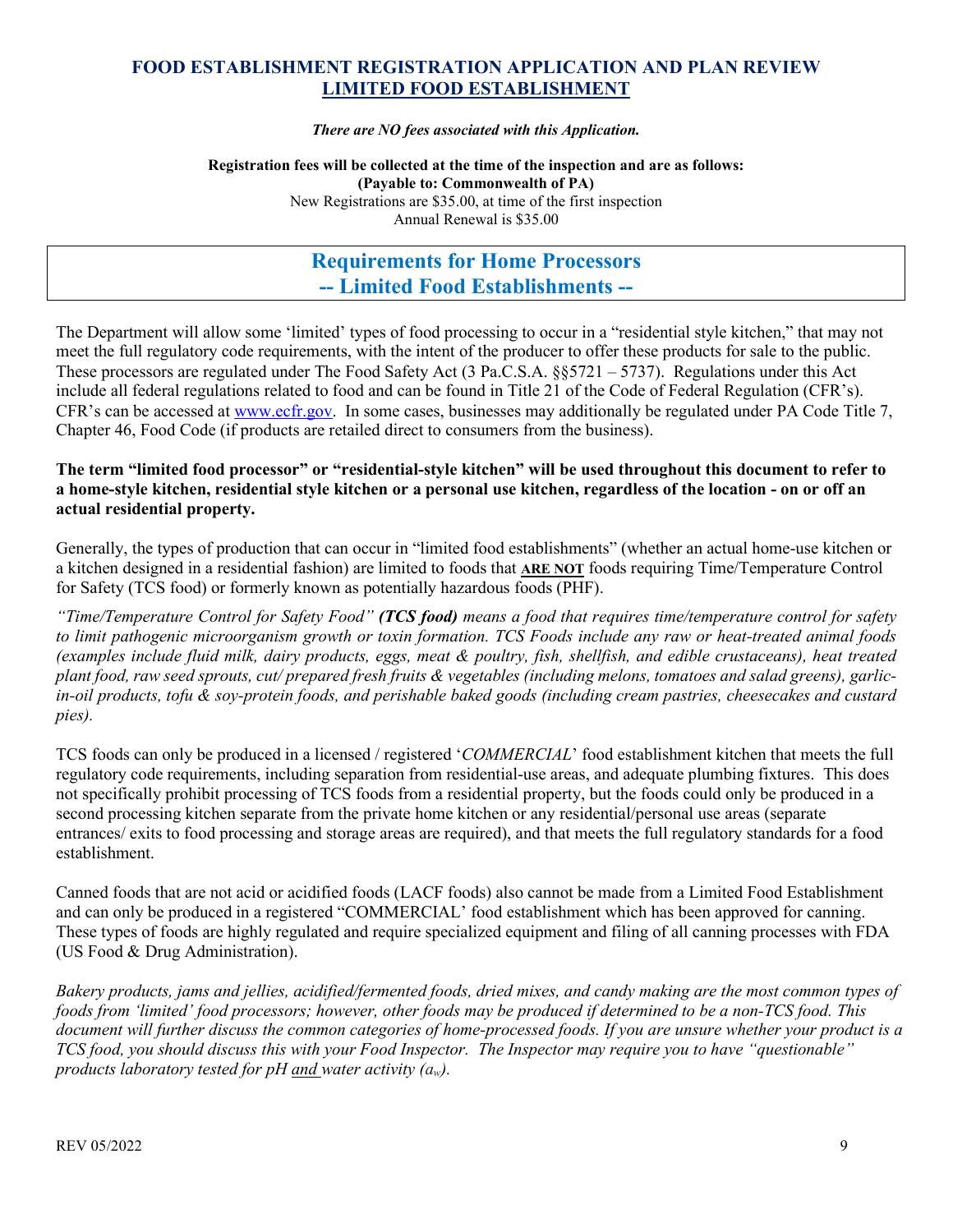Limited food processors generally cannot comply with the full extent of the regulations, but they do have certain requirements and limitations to follow to meet the food safety intent of the regulation.

#### **General rules for all products are as follows:**

**Pet Policy -**

No animals/pets are permitted in the home *at any time* if the personal home kitchen is used. This would apply to residential-style kitchens, in any other location as well.

However, Limited Food Establishment (LFE) registration may be allowed if a home is designed in such a way that the area where food is processed and stored is not EVER accessible by a pet. The processing and storage area (kitchen) must be physically separated from the part of the home where pets are allowed (a physical barrier, such as a door, is required), AND the area must have a separate exit/entrance so the operator can bring in ingredients and take out finished products without ever entering any areas where pets have access.

Pet shall include, but is not limited to; dog, cat, bird, small animal such as a rabbit or ferret. Pet shall not include: fish, caged reptile, caged hamster or similarly confined animal, so long as the caged animal is not located in, or in close proximity to, areas used specifically for the LFE.

**Children** are not permitted in the kitchen area during food processing for the business.

*There are no mandated age limits for operators and or employees in a limited food establishment. However, members involved must demonstrate basic food safety knowledge and adhere to good hygiene, processing and sanitary practices.* 

- The **water** supply must be from an approved source. Private sources (not regulated by DEP) must be tested as per the following PDA protocol:
	- *Initial testing for Coliform (1 sample) and Nitrate/Nitrite (1sample)*
	- *Continual testing for Coliform Annually*
	- *Continual testing for Nitrate/Nitrite will be based on initial results.*
- Department approval *does not imply* that the business will be in compliance with any local **zoning** or ordinances. All businesses should confirm and receive approval from their local authority for zoning and other code enforcement issues, such as sewage disposal.
- Registration and **fee** (\$35.00) by the Department of Agriculture are required. A registration fee exemption exists for Honey Processors if the honey is produced and processed on the same farm. Honey Processors will still be required to register and be inspected if selling off site of the processing farm.
- All **ingredients** must be separate from those for personal use (separate shelves, separate cupboards, etc…) and must be properly labeled, stored and protected. Proper storage includes using food-grade containers that keep pests out and maintaining temperature control to prevent spoilage.
- There must be restricted use of the residential-style kitchen during any business-related food processing. Home food preparation and commercial food processing operations cannot be conducted at the same time. A "dual-use" kitchen requires you to carefully schedule your time so that private and business activities do not conflict.
- **Processors must adhere to good personnel hygiene standards and maintain sanitary conditions and practices in the** kitchen and/or any storage areas.
- REV 05/2022 10 Any required laboratory **testing** of food products is arranged for and paid for by the producer. Although not a comprehensive list of laboratories capable of food testing, a listing of commercial laboratories is available on our web site at [www.agriculture.pa.gov/eatsafe.](http://www.agriculture.pa.gov/eatsafe) Select 'Laboratory' in the right-hand margin then find a link to "PA Approved Commercial Laboratories" at middle of webpage.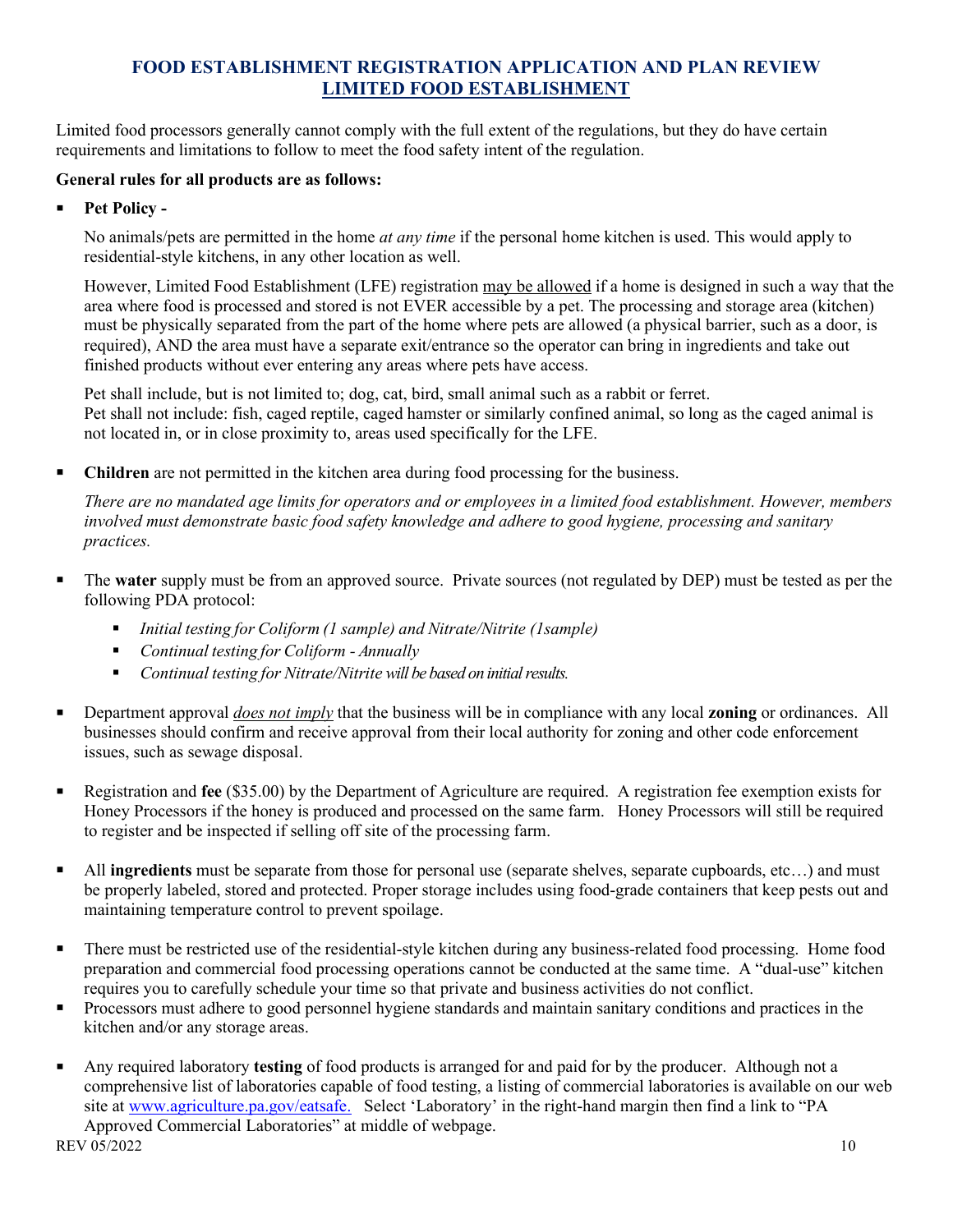- Products must be properly **labeled** as follows (*with some labeling exemptions for baked goods*):
	- *Statement of Identity the common or usual name of the food product*
	- *Name and address of manufacturer/processor*
	- *Ingredients listed in decreasing order by weight (including sub-ingredients)*
	- *Allergen declaration if needed*
	- *Net weight or unit count.*
- **Nutritional labeling** must be included on food products being shipped / sold in interstate commerce (across state lines). Most Limited Food Establishments will qualify for a small business exemption from nutritional labeling requirements but must apply with FDA. Information and the exemption application can be found at

*[http://www.fda.gov/food/guidanceregulation/guidancedocumentsregulatoryinformation/labelingnutrition/ucm200686](http://www.fda.gov/food/guidanceregulation/guidancedocumentsregulatoryinformation/labelingnutrition/ucm2006867.htm) [7.htm](http://www.fda.gov/food/guidanceregulation/guidancedocumentsregulatoryinformation/labelingnutrition/ucm2006867.htm)*

- Any labeling for **health claims** such as Low Fat, Sugar Free, Gluten Free, Dairy Free, and similar, must be accurate and be supported by manufacturer's labeling of sub ingredients or through product testing. By adding a claim to your label, you may be required to comply with Nutritional Labeling requirements. Contact FDA as noted in #11 above.
- **Processors must comply with all applicable state and federal laws and regulations.**
- Under the Food Safety Modernization Act (**FSMA**), food facilities which wholesale may be required to register with FDA (section 415 of the FD&C Act (21 U.S.C. 350d). There are certain exemptions for businesses operated from a private residence, and for businesses whose primary sales are retail (direct to consumers).

For more information contact FDA at 1-800-216-7331or 301-575-0156 or visit their website at: *<http://www.fda.gov/Food/GuidanceRegulation/FoodFacilityRegistration/default.htm>*

**\*\* This is not a complete list of the types of foods that may be allowed to be made in a limited food establishment. Products are evaluated individually, as to whether or not they can be produced in a limited food establishment.**

# $\textcolor{red}{\bigstar}$  BAKED GOODS

Baking is the most common type of food processing conducted in a limited food establishment. Traditional bakery items produced include but not limited to cakes, breads, bagels, cookies, rolls, muffins, brownies, biscuits/ biscotti, tortilla and most fruit pies/ pastries, etc.

Perishable baked goods (TCS food) are NOT allowed to be prepared in the limited food establishment and may include items such as cheesecakes, pumpkin pies, cream/custard or meringue pastries/ pies and desserts, pudding prepared from a mix or scratch, or any food item that has sufficient moisture, high pH (low acidity, pH>4.6) and/or ingredients that will support the growth of pathogenic microorganisms. TCS foods may also include baked good containing meat or cheeses.

Generally, any product which is not shelf-stable at room temperature and requires refrigeration after preparation would be considered TCS food. Most baked goods do not require testing; however, **baked goods in question, shall be tested for pH and Available Water (***aw***) by the producer. Evaluation of the product will be made by the Food Inspector following the submission of the results.** 

Bakery items made and sold directly to a Commonwealth consumer, by the baker (or their employee), do not require any labeling information directly on the products or any formal display of ingredients; **however, ingredient information**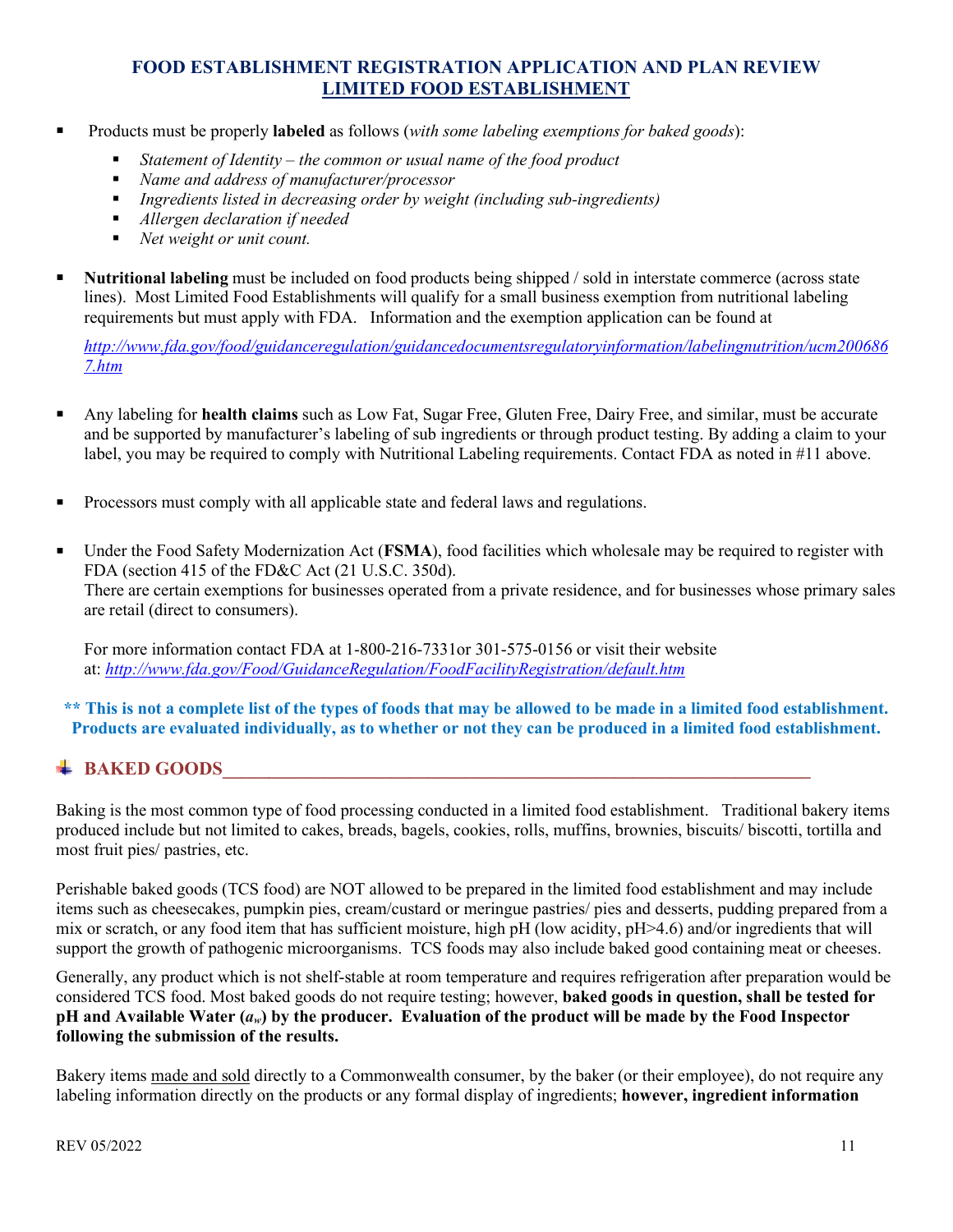**must be available upon request.** Any baked goods not directly produced by the limited food establishment (purchased products) would require full labeling.

Items sold at a retail facility, not owned or operated by the baker; require one of the following forms of labeling:

*(1) Packaged Bakery Product must have all required labeling information on the package.* 

*(2) Loose/ Bulk-Displayed Bakery Product must have all required label information posted by the display.* 

*(3) Bakery Products sold at retail facilities, for consumption on the premises, such as a restaurant, require that the label* 

*information be available to the consumer upon request.* 

Any item labeled with a claim such as Gluten Free, Dairy Free, Organic, Sugar Free or similar must be able to substantiate the that claim through manufacturer's labeling of sub-ingredients or through product testing. The Code of Federal Regulations (CFRs) has specific guidelines regarding under what circumstances these claims may be made. Use of claims may require a nutritional facts panel.

# **JAMS, JELLIES & SIMILAR PRODUCTS\_\_\_\_\_\_\_\_\_\_\_\_\_\_\_\_\_\_\_\_\_\_\_\_\_\_\_\_\_\_\_\_\_\_\_\_\_\_\_\_\_**

Producers of jams and jellies must have written recipes/ formulas and procedures. No testing is required if producers of jams/ jellies are using the standard recipes contained in one of the following guides:

- *1. The Ball Blue* Book *[Guide to Preserving.](http://www.freshpreserving.com/recipes/)*
- 2. *[USDA Complete Guide to Home Canning National Center for Home Food Preservation.](http://nchfp.uga.edu/publications/publications_usda.html)*
- *3. A University Extension Service: e.g.<http://extension.psu.edu/food/preservation>*

However, anytime the standard recipe is altered or a new recipe is developed, the final product of each recipe must be reviewed and analyzed by a food testing laboratory for **soluble solids (Brix)** to identify if the product is correctly identified for their Standard of Identity (*[21 CFR 150](https://www.accessdata.fda.gov/scripts/cdrh/cfdocs/cfcfr/CFRSearch.cfm?CFRPart=150)*).

- o Use only clean and sanitary equipment/ utensils and adhere to good manufacturing and personal hygiene practices (to prevent cross-contamination and allergen cross-contact).
- o Use only new lids. Re-used jars may be allowed but they must be thoroughly washed and sanitized.<br>  $\circ$  All labeling requirements on the containers must be met. Jam, ielly and preservatives not meeting a
- All labeling requirements on the containers must be met. Jam, jelly and preservatives not meeting a proper Standard of Identify may need evaluated further.

*The soluble-solids content of the finished jelly or jam may not be less than 65 percent (65% Brix), as determined by the method prescribed in the "Official Methods of Analysis of the AOAC" 13th Ed. (1980), section 31.011, under "Solids by Means of Refractometer--Official Final Action,"*

- o **Fruit jellies** have 45 parts by weight of the fruit component to each 55 parts of the sweetener solids (45:55). The finished soluble solids content of a jelly is not less than 65%.
- o **Fruit preserves and jams** are divided into two groups, generally the berries and the pomes.
	- *Those made from the berry group require 47 parts by weight of the fruit component to 55 parts of the sugar (47:55).*
	- *Those made from the pomes require 45 parts by weight of the fruit component to 55 parts of the sugar (45:55). In both cases the finished product is not less than 65% solids.*
- o Fruit butters, preserves, artificially sweetened fruit jelly, each have specific standards of identity and soluble solid requirements.
- o Conserves, Marmalades, and "Spreads" do not have standards of identity, and do not require soluble-solids testing.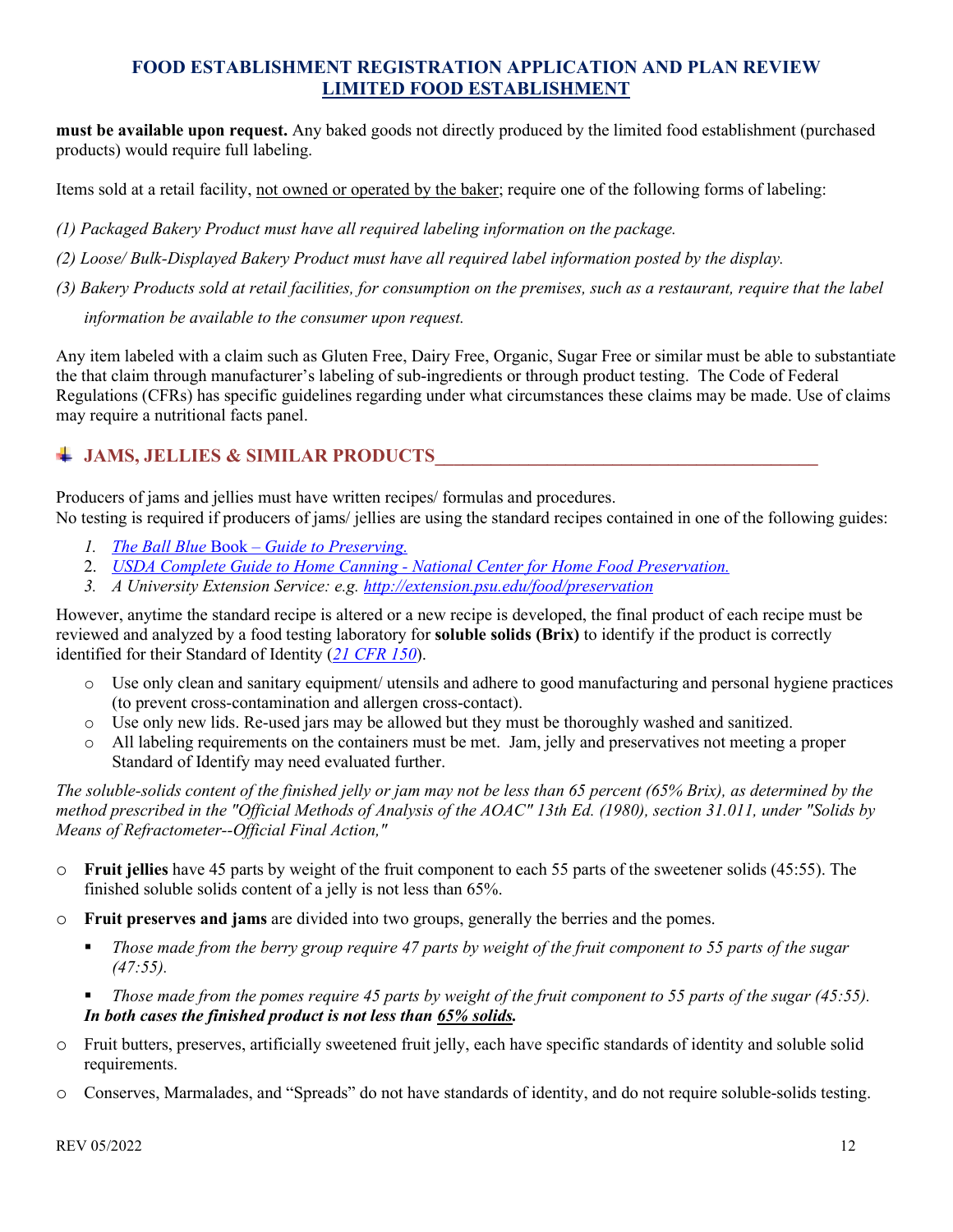#### **REFERENCE & RESOURCES**

- Fruit butter, Jellies, Preserves and related products (21 CFR Part 150): *https://www.accessdata[.fda.](https://www.accessdata.fda.gov/scripts/cdrh/cfdocs/cfcfr/CFRSearch.cfm?CFRPart=150)gov/scripts/cdrh/cfdocs/cfcfr/CFRSearch.cfm?CFRPart=150*
- USDA complete guide to Home Canning - [National Center for Home Food Preservation:](http://nchfp.uga.edu/how/can7_jam_jelly.html) *[http://nchfp.uga.edu/publications/publications\\_usda.html](http://nchfp.uga.edu/publications/publications_usda.html)*
- The Ball Blue Book Guide to Preserving:<http://www.freshpreserving.com/recipes/>
- *Penn State Extension (Home Food Preservation):<http://extension.psu.edu/food/preservation>*

# **BEVERAGES / DRINKS / JUICES**

Some beverages and drinks can possibly be made from a limited food establishment. This may include Root Beer, Lemonade, Lemon Ice Tea, Kombucha(\*), and other acidic or fermented drinks. pH must be tested on all drinks/beverages to assure the pH is less than 4.6. However, producers of bottled fermented beverages should aim for a pH level of 4.2 or below. Fermented drinks that are 'bottled' or 'canned' need some type of processing step that impedes or stops the fermentation process. Employing refrigeration alone to control the continuing fermentation will not be approved for limited food establishments. Pasteurization at 180°F is one confirmed option for fermented drinks limited processors. **This category does not include freshly brewed coffee and tea. They are considered TCS food due to**  their high  $pH$  ( $>4.6$ ).

*(\*) See "Guidelines for brewing/bottling Kombucha" for more information. The guidance document can be found [HERE](http://www.agriculture.pa.gov/consumer_protection/FoodSafety/manufacturing-packing-holding-distribution/Pages/Limited-Food-Establishment-.aspx) under Publications Tab.*

#### *Product testing as described below under "Canning of Acid/Acidified/Fermented Foods" would be applicable to canned or vacuum sealed beverages/drinks and juices.*

## **JUICE – Producers of Juice who sell RETAIL Only:**

Juice means the aqueous liquid expressed or extracted from one or more fruits or vegetables, purees of the edible portions of one or more fruits or vegetables, or any concentrates of such liquid or puree. (100% percent juice under 21 CFR 101.30, or a concentrate of that juice for subsequent beverage use).

A retail establishment is an operation that provides juice directly to consumers and does not sell or distribute juice to other businesses. The term "provides" includes storing, preparing, packaging, serving, and selling juice. If you qualify as a retail establishment, you are not required to process juice under a [HACCP](http://www.fda.gov/Food/GuidanceRegulation/HACCP/ucm2006803.htm) system. However, packaged juice produced at a retail establishment is subject to FDA's food labeling regulation in 21 CFR 101.17(g), which requires a warning statement on fruit and vegetable juice products that have not been processed in the manner to prevent, reduce, or eliminate pathogenic microorganisms.

These products shall bear the following warning statement:

*WARNING: This product has not been pasteurized and, therefore, may contain harmful bacteria that can cause serious illness in children, the elderly, and persons with weakened immune systems.* 

Juice producers who produce from a limited food establishment must have their products tested for pH to determine if the product is a non-PHF/non-TCS food. Only products with a pH of 4.6 or below can be made from a limited food establishment.

REV 05/2022 13 **Product may only be sold direct to the consumer from the production site or from a satellite of the production site, such as a farmers market or roadside stand owned by the producer.** In most cases, if product is sold from the production site in packaged form, only a Food Registration is needed. However, any retail location would need evaluated to determine if a Retail Food License would additionally be needed.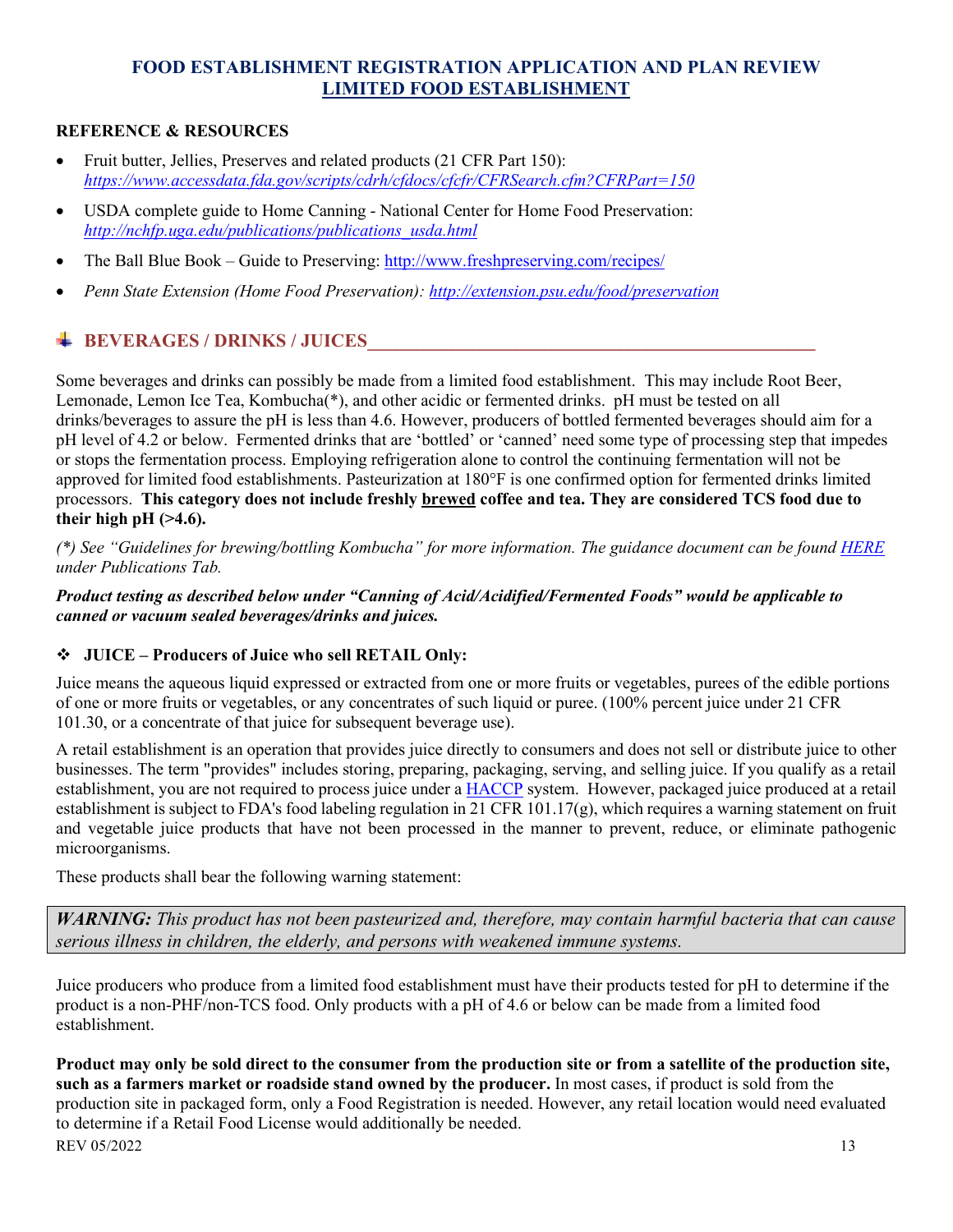#### **JUICE – Producers of juice who Sell WHOLESALE:**

Except for juice produced for retail sale only, all juice (as defined in 21 CFR 120.1(a)) sold as juice (or for use as an ingredient in other beverages) is subject to the requirements of the juice HACCP regulation. Any juice of this type must be pasteurized or have an approved and verified 5–log reduction of pertinent microorganism and be operating under a [HACCP plan.](http://www.fda.gov/Food/GuidanceRegulation/HACCP/ucm2006803.htm) Juice of this nature can typically *NOT* be produced in a limited food establishment. Residential-Style Kitchens would not typically have the required equipment to obtain a pathogen reduction.

#### $\blacklozenge$  CANNING OF ACID/ACIDIFIED/FERMENTED FOODS

Limited Food Establishment Producers may only "can" food products that reach a pH of 4.6 or less upon completion of the recipe (a combination of pH (acid level) and Available Water (*aw*) may also be tested). Examples of Types of food products that might be approved for canning include:

- $\checkmark$  Naturally acidic foods (e.g. most fruits like apples, peaches, lemons, etc.),
- $\checkmark$  Fermented foods (e.g. Korean kimchi, sauerkraut, pickles, green olives, etc.) or,
- $\checkmark$  Acidified foods (e.g. salsa, chow-chow, pickled beets/ vegetables, hot sauces, and BBQ sauce).

#### **Definitions:**

- *Acid foods* are foods that have a natural pH of 4.6 or below.
- *Low-acid foods* have an equilibrium pH above 4.6 and water activity above 0.85.
- *Acidified foods* are defined by the FDA as low-acid foods to which acid(s) (vinegar or lemon juice) or acid food(s) are added and which have a finished equilibrium pH of 4.6 or below and a water activity (aw) greater than 0.85.

Producers of Acidified Foods *must have written recipes / formulas and procedures*. You will need to provide a Process Flow for your products and have it approved by your Food Inspector prior to registration and sale of your product. If you are unsure if your product is considered an Acid, Acidified or Fermented Food, please discuss with your Food Inspector.

#### **INITIAL PRODUCT TESTING**

Initially, the producer shall have each unique recipe/product tested by an independent *commercial food laboratory* and test results submitted with the application for review. Producers of acidified/ fermented foods or beverages will be approved only if testing results for equilibrium pH show that their products fall within safe ranges of *pH 4.6 or below***.**  However, producers of acidified/fermented foods or beverages should aim for a pH level of 4.2 or below as an extra precaution.

*Further*, *if your final equilibrium pH is between 4.2 and 4.6,* you must have your product flow, recipe and process evaluated and approved by a *Process Authority\*.*

(A process authority is defined as a qualified person or entity who has expert knowledge acquired through appropriate training and experience in the acidification and processing of acidified foods.)

#### **ONGOING PRODUCT TESTING & RECORD KEEPING**

- o *If your final equilibrium pH is 4.0 or below*, you must have either a properly calibrated pH meter or *pH test strips* to verify your pH of every batch produced.
- o *If your final equilibrium pH is between 4.0 and 4.2*, you must have a properly calibrated *pH meter* and check the pH of every batch produced.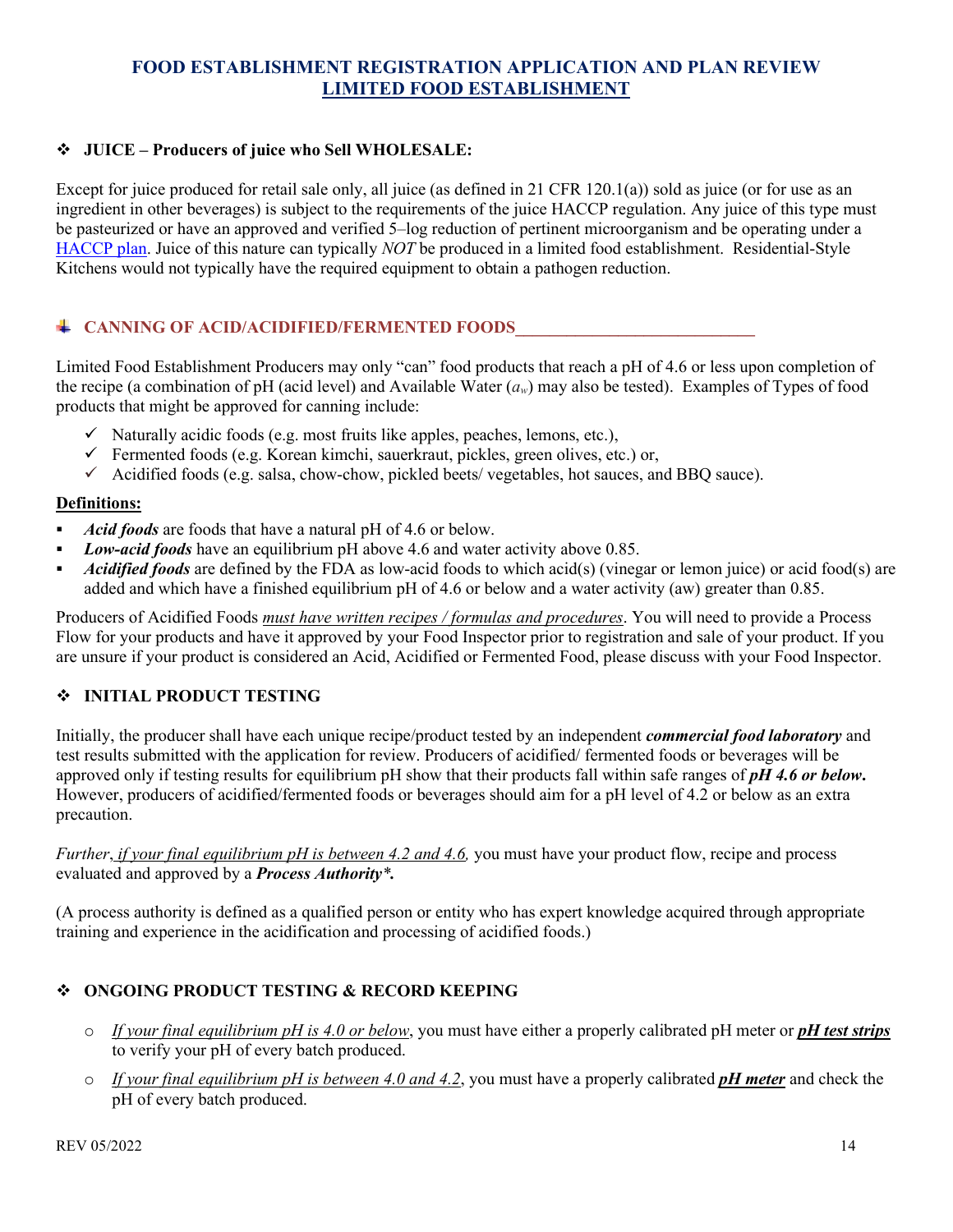For a list of subject matter experts (SME) and process authorities, click [HERE.](http://www.afdo.org/foodprocessing)

 $\circ$  *If your final equilibrium pH is above 4.6 (and*  $a_w$  *above 0.85)*, see the "low acid canned foods or beverages" section below.

All records pertaining to monitoring pH as the critical process control (pH log sheets) must be kept showing production date, batch number, pH and any corrective actions taken to correct deficiencies noted if pH was 4.6 or above. Records showing verifications and calibration of the pH meter must also be kept.

#### **How** *to properly test for equilibrium pH*

Equilibrium pH is the final pH in the food product after the acidic brine or ingredient acidifies and balances with the other ingredients.

For a proper pH reading, you should test the pH of the product roughly 24 hours after processing, once the containers have cooled to room temperature and stabilized. Do not take the pH of a product just before or right after canning because it will not be an accurate measure of the equilibrium pH.

- o *If a food is homogeneous*, that is of uniform consistency (apple sauce, barbeque sauce, ketchup, etc.), then the pH of any portion may be considered to be representative of the whole.
- o *If the food is semi-solid* (e.g. puddings, chunky salsas, and very thick sauces), these foods should be blended to a uniform paste before testing. If additional liquid is required to blend the samples, use distilled water (20 parts of distilled water/100 parts of food).
- o *If the food consists of a mixture of liquid/solid foods* (e.g. pickled vegetables, etc.), then you need to purée this in a blender, with distilled water if necessary, into a slurry. The solid portion may differ in acidity from the covering liquid (brine). Therefore, it is necessary to test both components in order to determine the equilibrium pH. This can be done either by blending fractions of both solid and liquid portions in the same ratio as found in the original container or simply by blending the entire contents of the container to a uniform paste and then test for pH.

#### *pH meter purchase guidance*

For guidance on how to purchase a pH meter, please visit Cornell University's fact sheet on *[purchasing a pH meter](http://necfe.foodscience.cals.cornell.edu/sites/necfe.foodscience.cals.cornell.edu/files/shared/documents/FS_Purchasing_pH_Meters.pdf)*. Our general pH meter recommendations are if you are producing a food product with a pH of 4.0 or higher, it is best to purchase a pH meter with an accuracy rating of  $0.01 + pH$  units. If producing an acidified food with a pH below 4.0, it would be best to purchase a pH meter that has an accuracy rating of  $0.1 + pH$  units.

## **THERMAL PROCESS (COOKING) & RECORD KEEPING**

All recipes of acidified foods must incorporate a thermal process (cooking) to ensure its safety and shelf stability by destroying the pathogenic and spoilage microorganisms that might be present in the product.

For acidified canned foods, safety can be achieved by employing one of the following methods:

a. *Hot-fill-hold process –* the product is cooked and filled at a temperature of 180°F (or above) and a closure or lid is applied. The sealed container is inverted and held for 1 minute or longer to ensure pasteurization of the container headspace and inside surfaces. The container is then turned right side up and allowed to air cool. Processors may choose to hold the inversion longer to ensure safety and that a strong seal is achieve on the container.

This type of process is mostly used for foods with smooth consistency (e.g. sauces, salsa, etc.)

b. *Water bath or steam (canning) process* – the preheated product is filled into the container and the closure is applied. The container is subjected to boiling water bath or steam canning until the coldest spot in the container reaches 180°F or above for 25 seconds or longer.

Processors may choose other scientifically approved time/temperature combinations.

- c. *If the recipe does not allow for a heat treatment* (e.g. oil based formulation, emulsions, etc.), an alternative process where safety can be assured without a heat process may be employed if the following conditions are met:  $\checkmark$  Final pH is adjusted to 3.3 or below.
	- Acetic acid (i.e. vinegar) is used as the primary acidulant and/or benzoic acid is added as a preservative.
	- $\checkmark$  Product must be held at 77 $\checkmark$  or higher for a minimum of 48 hours prior to distribution.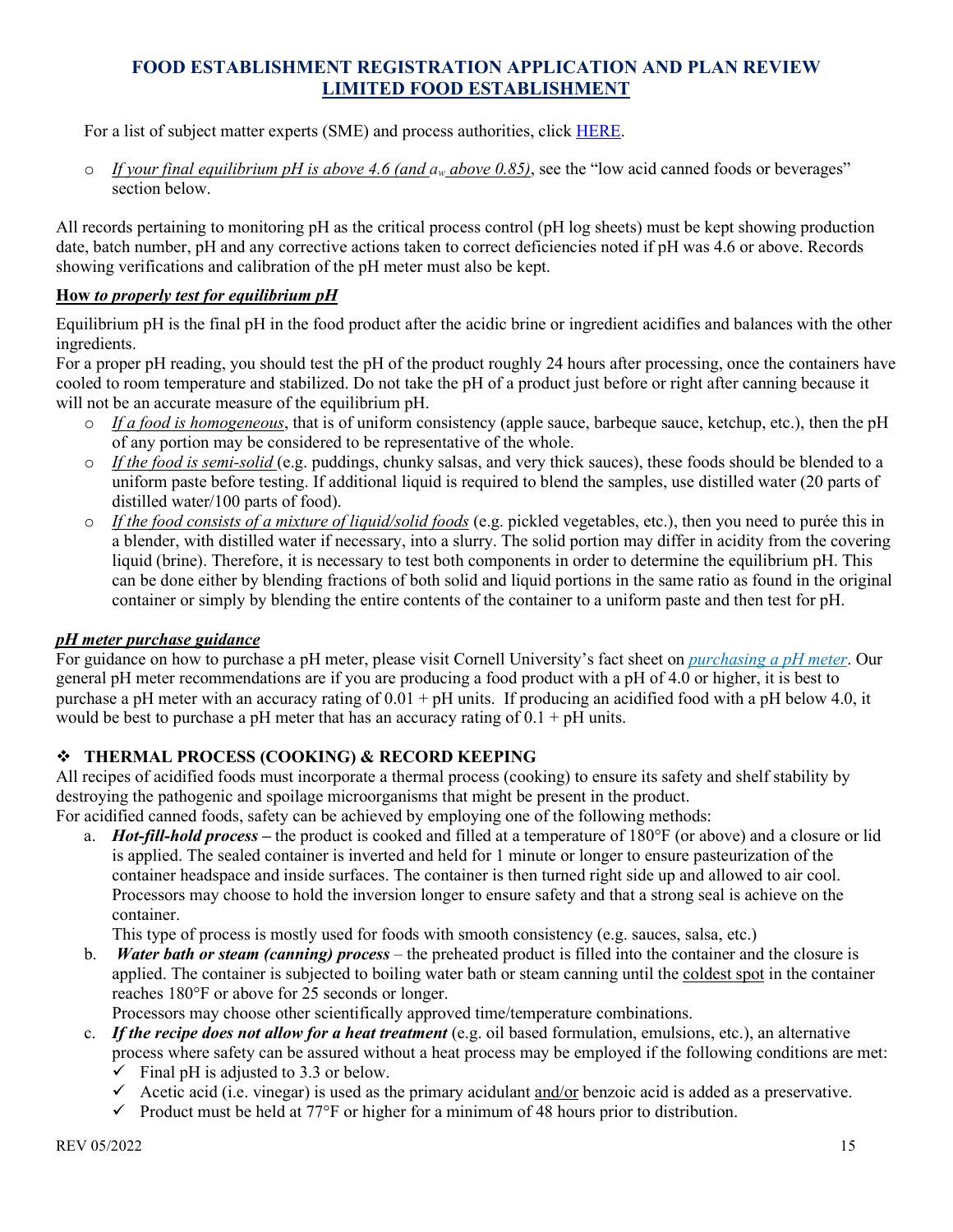It is the combination of the specific killing effect of acetic acid, benzoic acid, low pH and hold temperature and time that ensures safety.

All records pertaining to monitoring of the thermal process (e.g. time, temperature) must be kept for each batch produced as well as records of verifications (thermometer calibration, etc.) and corrective actions taken to correct deficiencies noted on the process records.

#### **OTHER REQUIREMENTS**

- o Anytime a recipe is altered, or a new recipe is developed, the final product must be tested as described above*.*
- o Use only clean and sanitary equipment/ utensils and adhere to good manufacturing and personal hygiene practices (to prevent cross-contamination and allergen cross-contact).
- o Use only new lids. Re-used jars may be allowed but they must be thoroughly washed and sanitized
- $\circ$  All labeling requirements on the containers must be met (see labeling section pg.5).

#### *NOTE:*

*Processors wishing to sell their products interstate (which include internet sales), or using ingredients obtained from interstate may be required to register with the US Food & Drug Administration (FDA). If you are unsure of federal regulations that apply to your situation, contact your local FDA [Small Business Representative.](http://www.fda.gov/ForIndustry/SmallBusinessAssistance/SmallBusinessRepresentatives/)* 

*FDA may require Acidified Food recipes to be reviewed by a Process Authority, to file processes with FDA, and to batch test all products under their jurisdiction, regardless of pH level.* 

*These requirements should be discussed with FDA, especially if you intend to sell products in interstate commerce. For more information contact FDA at 1-800-216-7331 or 301-575-0156.* 

#### $\textcolor{red}{\bigstar}$  LOW ACID CANNED FOODS OR BEVERAGES

Generally, any food/beverage with a finished equilibrium pH greater than 4.6 and a water activity greater than 0.85, is considered a low-acid food. Low acid canned foods or beverages may only be processed in a commercial establishment using steam retort system. They may **NOT** be made from a limited food establishment or in any residential-style kitchen. This would include, for example, most soups, gravies, un-pickled vegetables, and fruits in syrups.

*For more guidance on acidified and low-acid canned foods, please visit the FDA's Acidified [& Low-Acid Canned Foods](http://www.fda.gov/Food/GuidanceRegulation/GuidanceDocumentsRegulatoryInformation/AcidifiedLACF/default.htm)  [\(LACF\)](http://www.fda.gov/Food/GuidanceRegulation/GuidanceDocumentsRegulatoryInformation/AcidifiedLACF/default.htm) website.*

#### $\downarrow$  CANDY

Most types of candy can be made in a limited food establishment. These would include but not limited to fudge, caramels, truffles, cotton candy, lollipops, chocolates, tortes, hard candy, rock candy and others. All labeling requirements on the containers must be met. Chocolate covered fruits may not be made from a limited food establishment unless the fruit utilized has a pH of 4.6 or below, such as most apples and strawberries (*fruit must be in its whole intact state, with no cutting or chopping occurring*).

Any fruit in question may be required to have a pH test performed to determine pH levels. No product testing is required for most candy.

## $\downarrow$  OTHER FOODS

*Dry goods:* cereals, coffee/tea, spices/seasonings, dry herbs, dry pasta, nuts/seeds and mixes, etc.

*Dehydrated foods:* dried fruits/vegetables dried Herbs, beef/meat Jerkies, etc.

*Condiments:* honey/maple syrup & products, ketchup, mustards, vinegars, nut butters/spreads, dressings, sauces, oils excluding garlic/oil mixtures, etc.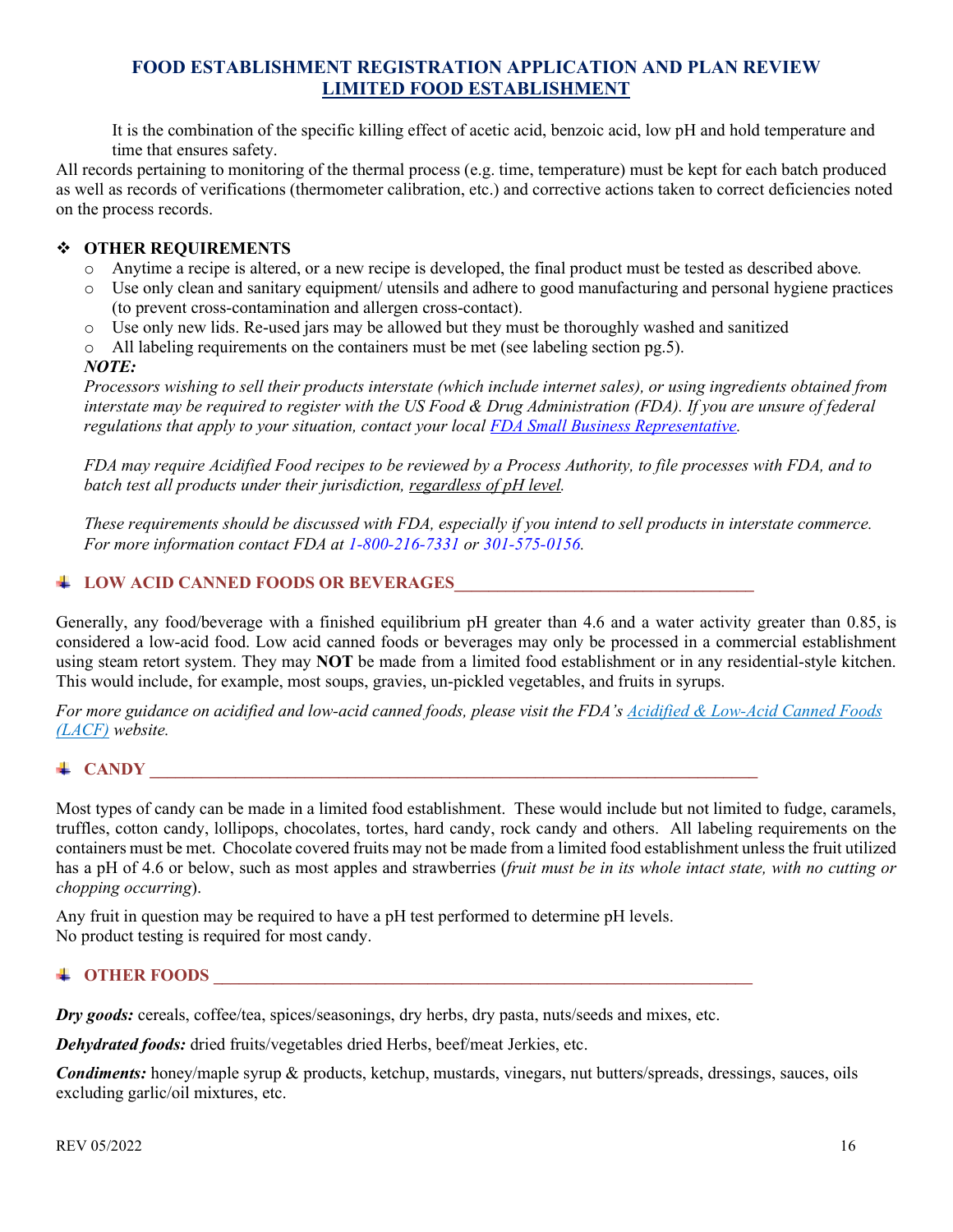Other types of foods may potentially be approved for processing, handling, re-packing or storage in a limited food establishment; however, only those foods considered non-TCS foods are permitted to be produced/held in this type of setting. Product testing for pH and water activity  $(a_w)$  may be required on a case by case basis for questionable foods to determine whether they are a TCS food.

If you have an unusual food product, discuss this product with your Food Inspector.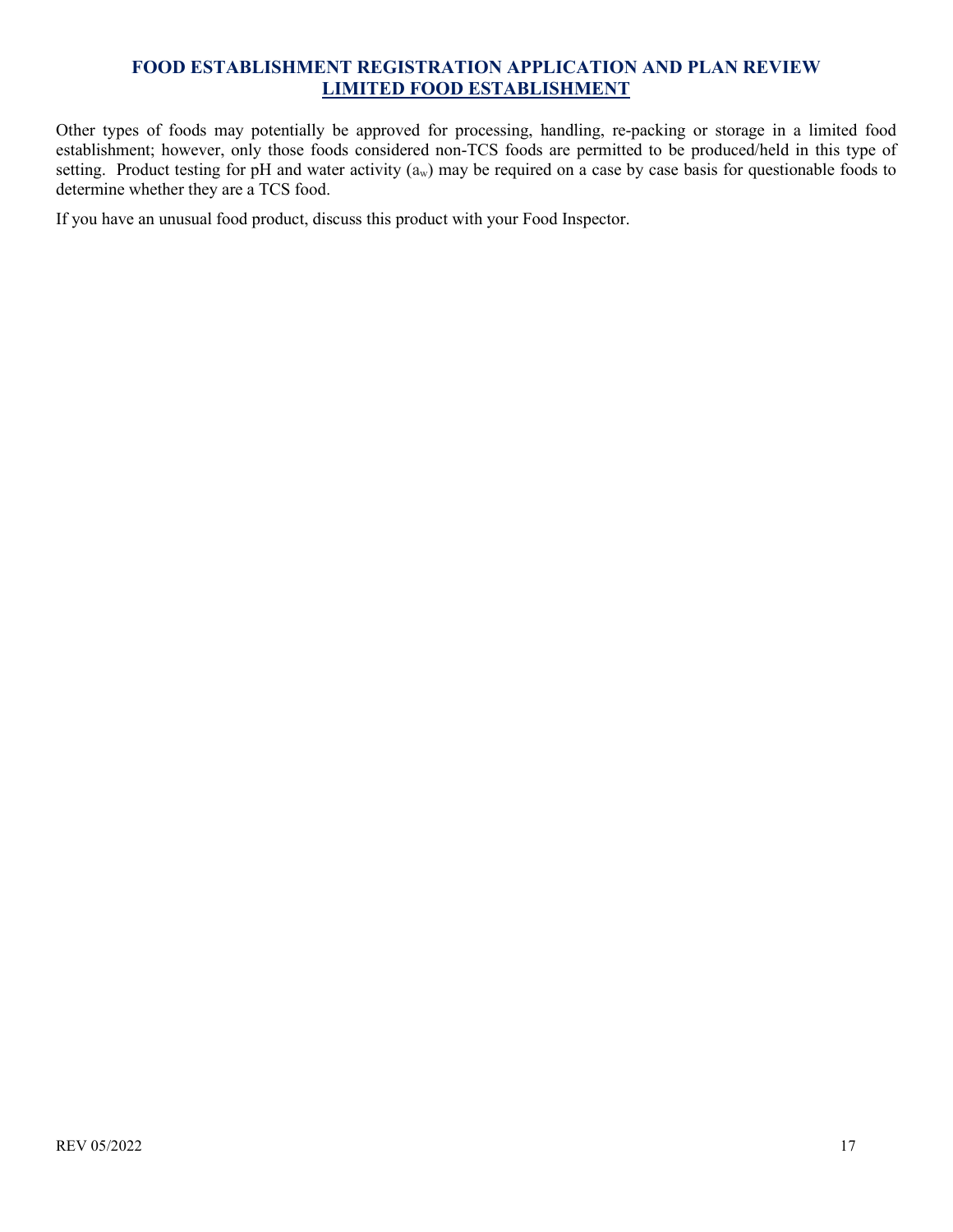#### **Getting Started with Your "Limited Food" Establishment Business**

- **1.** Contact your local municipality (city office, township office, city or borough office, etc.) to ensure that local ordinances and zoning requirements allow operation of a food business from a residential property, from a home, or from any other location you have selected.
- **2.** If the production site has a non-public water supply (well or similar), you must initially have the water tested for **Coliform and Nitrate/Nitrite** (see testing protocol above). Choose an approved DEP (Department of Environmental Protection) water testing laboratory in your area. Water test results should be submitted with your Plan Review Application. If the processing site is on a municipal or public water supply, you need not do any water testing. For a complete list of PD-DEP approved Laboratories, *[click here.](http://www.water-research.net/pdf/certifiedlabspa.pdf)*
- If the food product you are making requires any laboratory testing, as listed herein, this testing should be submitted with your Plan Review Application or prior to the first inspection. Choose any local laboratory conducting food testing. If you are unsure if your product should be tested contact your local regional food inspector to discuss. A listing of some PA approved commercial laboratories is available on our web site at [www.agriculture.pa.gov/eatsafe.](http://www.agriculture.pa.gov/eatsafe) Select 'Laboratory' in the right-hand margin then find a link to "PA Approved Commercial Laboratories" at middle of webpage.
- **3. Fill out the required** *"Application for Limited Food Establishment Registration***" and return it with all necessary accompanying documentation to [RA-AGPlanReview@pa.gov](mailto:RA-AGPLANREVIEW@pa.gov) or the Harrisburg Office via mail/fax**, as listed on the cover letter. Please allow 4-6 weeks for processing of your application from the date of submission.

If you are going to sell your product at a retail satellite location (farmers market, roadside stand, fair, etc…) or create a retail store at the processing site, this retail site may additionally need a Retail Food License with the Department *(or a Local Health Jurisdiction\*\*)*, but potentially may be exempt from fees. A *Retail* or *Farmer Market Vendor* Plan Review Packet (available on request or on our web site) will need to be filled out for those retail locations.

Visit [www.agriculture.pa.gov/eatsafe](http://www.agriculture.pa.gov/eatsafe) to find the application packets for Retail Food Facilities and Farmer Markets under their respective programs (under Forms Tab).

*If using a shared commercial kitchen (incubator), you still need your own registration even though the same kitchen is used by other food business owners at different times of operation. A completed Agreement must also be submitted to your regional office along with the application. The Shared Facility Agreement form is can be found in the Limited Food Establishment program under Forms Tab.* 

*\*\** Retail Food Facilities located in Local Health jurisdictions would need to obtain their Licenses/ permits from these Local Health Departments directly. To determine whether your retail location is under a local jurisdiction, [click here](http://www.agriculture.pa.gov/consumer_protection/FoodSafety/retail-food-inspection-reports/Pages/default.aspx) and find the "Local Health Department" list under Publications Tab.

#### *If approved, you will be contacted by the regional Food Inspector and/or Supervisor with follow up instructions. If disapproved, you will receive a written letter explaining why your plans have been disapproved, and you may re-submit at any time thereafter.*

**4.** When all prior items are complete and approved, contact the Food Inspector to make arrangements for inspection. At the time of inspection, your inspector will discuss with you the standards and good manufacturing practices expected of your business, labeling and testing requirements, if applicable, and any other necessary food safety information. At the conclusion of your inspection, if satisfactory, your Food Inspector will collect your \$35.00 registration fee and you will be ready to begin your business.